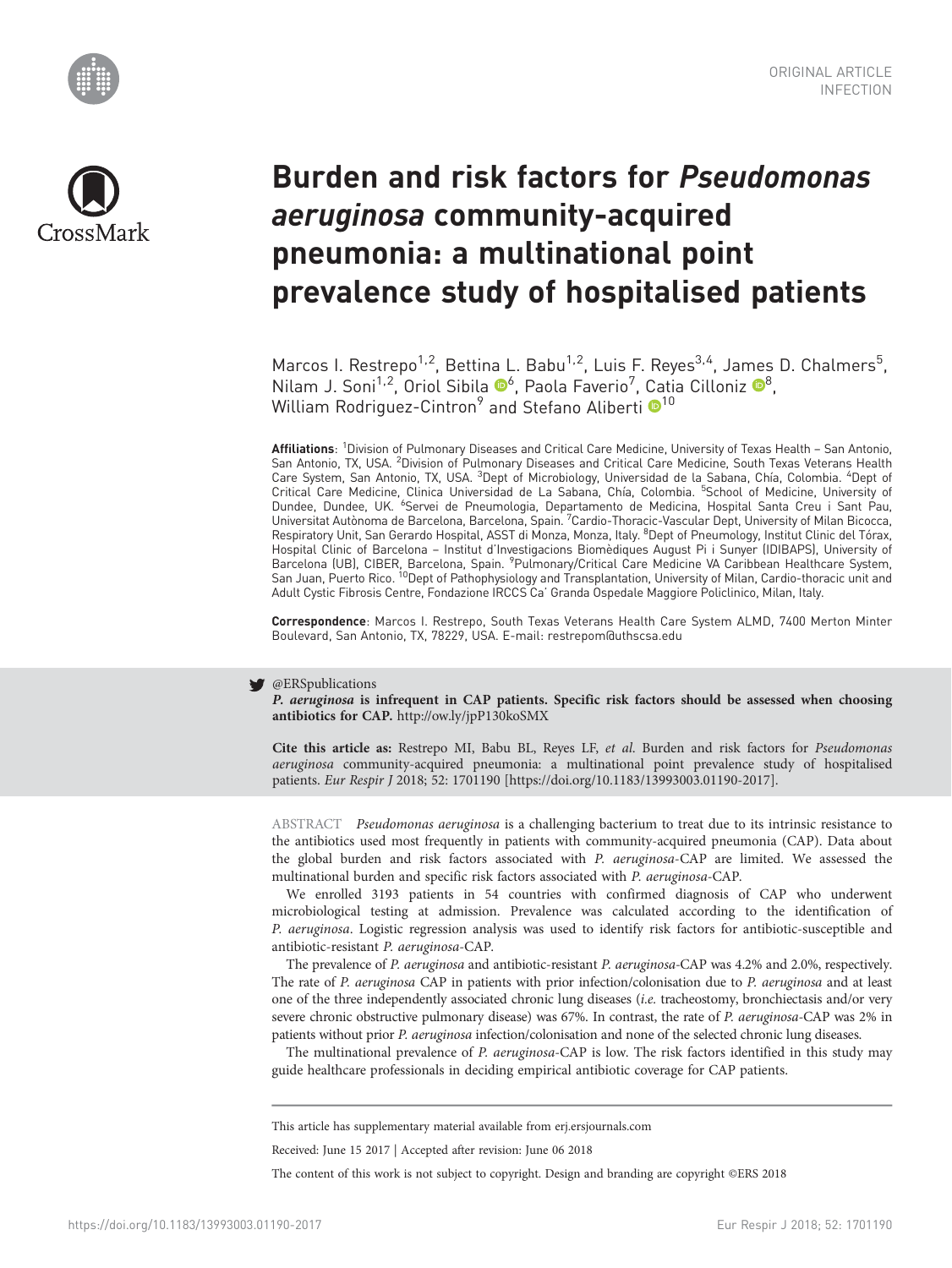### Introduction

Community acquired pneumonia (CAP) is a leading infectious cause of morbidity and mortality worldwide [\[1](#page-12-0), [2\]](#page-12-0). 5–6 billion people are diagnosed with CAP and >3.5 million people die annually secondary to CAP [[1](#page-12-0), [3](#page-12-0)]. Several viruses and bacteria cause CAP [\[4](#page-12-0)], but Streptococcus pneumoniae remains the most frequently identified bacterial pathogen in adults [[5](#page-12-0)]. During the past few decades, the aetiology of CAP has been changing: antibiotic-resistant bacteria that were thought to be important only in hospital settings are now becoming more prevalent in community settings [[6](#page-12-0)–[8\]](#page-12-0). The evolution of this new pathogen ecology is threatening our capacity to treat patients with CAP [[9](#page-12-0)–[11](#page-12-0)].

Pseudomonas aeruginosa, a Gram-negative bacterium, intrinsically resistant to several groups of antibiotics, such as β-lactams [\[12\]](#page-12-0), has been reported frequently in CAP patients with specific healthcare associated risk factors, such as residence in a nursing home and hospitalisation during the past 90 days (i.e. healthcare-associated pneumonia (HCAP)) [\[13](#page-12-0)–[15](#page-12-0)]. Moreover, severe illnesses and poor clinical outcomes have been linked to P. aeruginosa infection in patients with CAP [[15](#page-12-0)–[17\]](#page-12-0). During recent years, circulating strains of P. aeruginosa have tended to have higher resistance patterns to antipseudomonal antibiotics, leading to infections that are challenging to treat [\[6\]](#page-12-0).

The prevalence of CAP due to P. aeruginosa varies significantly between different patient groups and specific risk factors for P. aeruginosa-CAP are controversial [\[18](#page-12-0), [19](#page-12-0)]. Currently available data about the prevalence of P. aeruginosa-CAP and its resistance patterns are limited to single-centre studies [\[15, 20](#page-12-0)] and studies with several methodological limitations [\[15, 21](#page-12-0)–[23](#page-12-0)]. In a meta-analysis, CHALMERS et al. [[24](#page-12-0)] reported data from 22 studies a prevalence ranging from 0% to 23% in different CAP populations and a pool prevalence of 8.6% for P. aeruginosa in patients with multidrug-resistant (MDR) risk factors and 4% in patients without risk factors. All were single-centre/-region and the majority were rated as having poor methodological status [[24](#page-12-0)]. As a result, the true prevalence of P. aeruginosa-CAP globally is unknown. Currently, the risk factors associated with P. aeruginosa infection recognised by Infectious Diseases Society of America (IDSA)/American Thoracic Society (ATS) guidelines for HCAP differ from those published in the CAP guidelines [\[13](#page-12-0), [25\]](#page-12-0). Furthermore, the global prevalence of MDR P. aeruginosa in CAP patients is unknown. Therefore, to close the gap regarding the global prevalence and the risk factors associated with P. aeruginosa, we designed a multinational, multicentre, worldwide study to determine the point prevalence of P. aeruginosa, its antibiotic resistance patterns and the associated risk factors in hospitalised patients with CAP.

#### Materials and methods

#### Study design

This is a multicentre, point-prevalence study of hospitalised patients with CAP in 222 hospitals in 54 countries. The coordinating institution for this project was the University of Texas Health San Antonio (UT Health) (San Antonio, TX, USA). The UT Health institutional review board approved the project to collect data and serve as a coordinating institution for the study (#HSC20150184E). Study sites had to comply with local and national research regulations to participate in the study. Electronic invitations to participate were sent to members of various medical professional societies representing physicians specialising in infectious diseases, pulmonary, critical care and internal medicine. Additionally, first authors of previously published studies of MDR pathogens in CAP were sent individual invitations. This project received no funding. Subjects were enrolled on four randomly selected days in March, April, May and June 2015. Each site investigator selected the study days to participate in compliance with the IRB stipulations, and avoid potential patient de-identification [\[26\]](#page-12-0). Due to the observational nature of the study, patient consent was not required.

#### Study subjects

#### Inclusion criteria

Patients aged ≥18 years hospitalised with CAP were eligible for the study. CAP had to be diagnosed per the current IDSA/ATS guidelines [[13\]](#page-12-0): presence of new pulmonary infiltrates on thoracic imaging (chest radiograph, computed chest tomography or lung ultrasound) during the initial 48 h of hospitalisation and one or more of the following conditions: 1) novel or increased cough with or without sputum production and/or purulent respiratory secretions; 2) fever (oral or rectal temperature  $\geq 37.8$ °C) or hypothermia (oral or rectal temperature <36°C); 3) signs of systemic inflammation (abnormal white blood cell count (leukocytosis >10 000 cells·cm−<sup>3</sup> , bandemia >10%, leukopaenia <4000 cells·cm−<sup>3</sup> ), procalcitonin levels above the local upper limit of normal or increased C-reactive protein) [[26](#page-12-0)].

#### Exclusion criteria

Patients were excluded from participating in the study if they had hospital-acquired pneumonia (HAP) or ventilator associated pneumonia (VAP) [\[25](#page-12-0)]. In addition, patients without microbiological testing from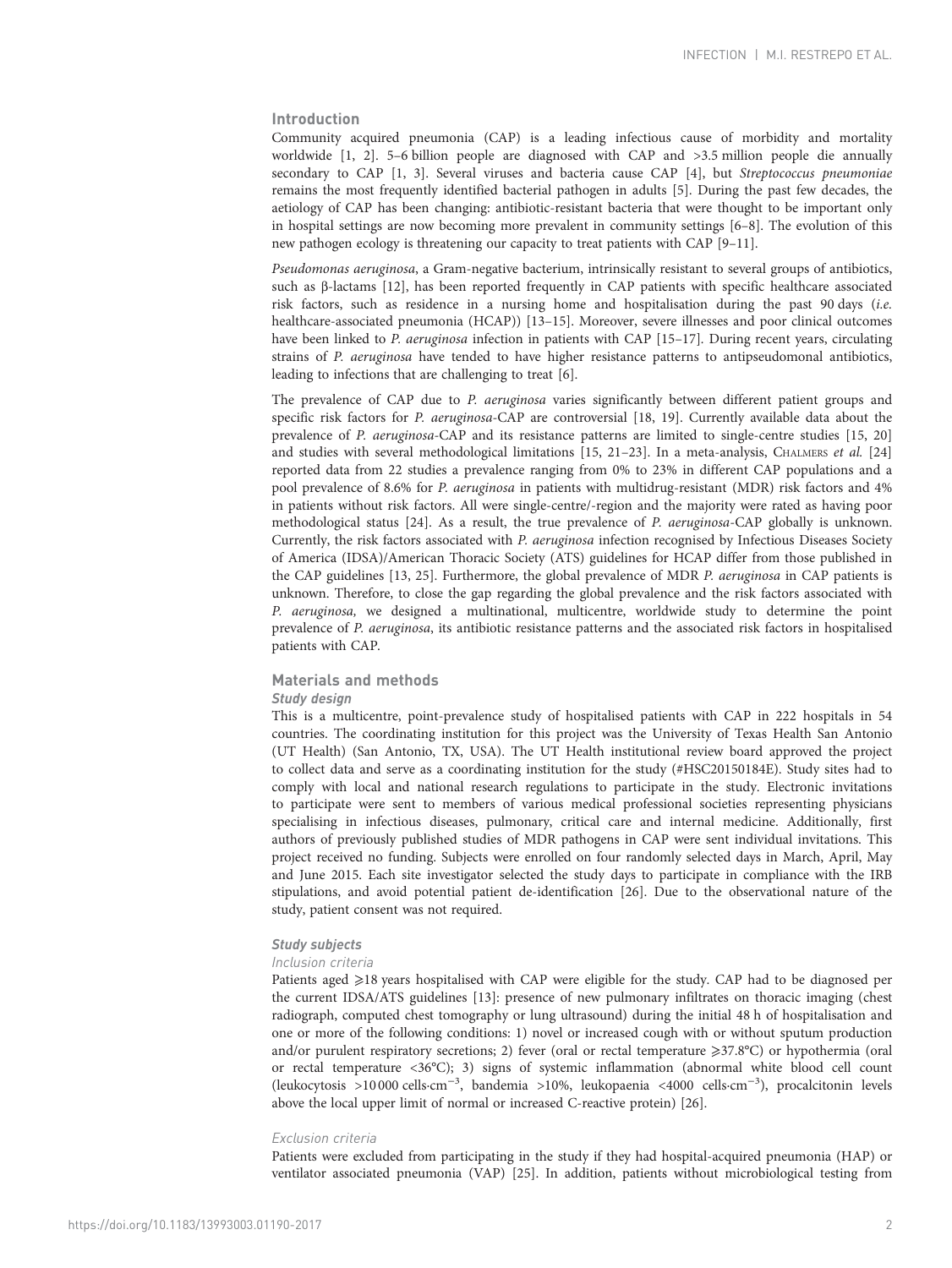either blood, lower respiratory tract cultures or sputum collected within 24 h of hospital admission were excluded.

#### Data collection

Data was collected and managed using REDCap™ (Research Electronic Data Capture), an electronic data capture tool hosted on the UT Health San Antonio server. REDCap™ is a protected web-based application designed to collect research data [[27](#page-13-0)]. Confirmation of microbiological results and all electronic data entry had to be completed within 7 days of study enrolment.

#### Microbiological analysis

Diagnostic testing, such as blood cultures and respiratory collection, and clinical care decisions were decided by attending physicians, not per study protocol [[26\]](#page-12-0). Local microbiological testing protocols were used to process blood and sputum samples collected within the first 24 h of hospitalisation. If available, data on pleural fluid, tracheobronchial aspirate and bronchoalveolar lavage fluid were collected. Local testing executed by each hospital included respiratory and blood cultures, urinary antigen and drug susceptibility testing. Local quality control protocols for minimum inhibitory concentration breakpoints and Clinical and Laboratory Standards Institute (CLSI) or the European Committee on Antimicrobial Susceptibility Testing (EUCAST) standards were followed according to local regulations and protocols [\[28](#page-13-0), [29\]](#page-13-0).

#### Study definitions

Patients that required invasive respiratory and/or vasopressor support (IRVS) during the initial 24 h of hospitalisation were categorised as IRVS<sup>+</sup> [[30](#page-13-0)]. P. aeruginosa-CAP was defined as any patient with a confirmed diagnosis of CAP in whom P. aeruginosa was isolated in any respiratory fluid, including pleural effusion, sputum and/or bronchoalveolar lavage and/or in the blood. Drug-resistant P. aeruginosa was defined when the isolated pathogen was resistant to at least one antibiotic and MDR P. aeruginosa was defined by resistance to at least three of the evaluated antibiotics. Antibiotic resistance to the following antipseudomonal antibiotics were evaluated: piperacillin/tazobactam, cefepime, ceftazidime, amikacin, gentamicin, tobramycin, levofloxacin, ciprofloxacin, imipenem, meropenem, doripenem, colistin and polymyxin B.

Prior P. aeruginosa infection/colonisation was defined as confirmed infection/colonisation within the past year before the hospitalisation, documented by the patient or available patient records. Chronic obstructive pulmonary disease (COPD) was defined according to forced expiratory volume in 1 s (FEV1)/forced vital capacity ratio <0.7 and a compatible clinical history (including smoking history if relevant). Very severe COPD was defined as patients with COPD with evidence of very severe obstruction, determined by FEV1 <30% prior to hospital admission (a complete study dictionary can be found in the [online supplementary](http://erj.ersjournals.com/lookup/doi/10.1183/13993003.01190-2017.figures-only#fig-data-supplementary-materials) [material](http://erj.ersjournals.com/lookup/doi/10.1183/13993003.01190-2017.figures-only#fig-data-supplementary-materials)). Site investigators were given these definitions in the study protocol manual and study dictionary prior to starting data collection [[26](#page-12-0)].

#### Statistical analysis

The prevalence of P. aeruginosa as microbiological aetiology of CAP (i.e. P. aeruginosa-CAP) was calculated based on the counts of P. aeruginosa isolates divided by the study cohort (i.e. CAP patients with completed microbiological test) and is expressed as a percentage. Chi-squared tests were used to compare categorical variables, which were expressed as n (%). Continuous variables are presented as median (interquartile range (IQR)) and the nonparametric Mann–Whitney U-test was used to compare them. To assess the relationship between CAP due to P. aeruginosa and 67 demographic, clinical, epidemiological and treatment variables, a stepwise logistic regression model was executed. A p-value<0.05 was defined as statistically significant. Tableau Desktop, Professional for Mac (Seattle, WA, USA), was used to generate prevalence maps. All statistical analyses were performed with IBM SPSS, Statistics for Mac (version 22.0; IBM, Armonk, NY, USA).

#### Results

A total of 3193 patients were recruited during four study days from 222 hospitals in 54 countries (n=1877 (58.8%) male, median (IQR) age 68 (54–80) years). Demographics, risk factors, comorbidities, severity of illness and chronic treatments are reported in [table 1.](#page-3-0) Among the six continents, most patients were recruited from Europe (n=1941, 60.8%), followed by North America (n=484, 15.2%), Asia (n=405, 12.7%), South America (n=203, 6.4%), Africa (n=128, 4.0%) and Oceania (n=32, 1.0%). Microbiological cultures were obtained from blood (n=2211, 69.2%), sputum (n=1630, 51.0%) and bronchoalveolar lavage (n=311, 9.7%). At least one pathogen was identified in 1173 patients (36.7%) [\(online supplementary figure E1](http://erj.ersjournals.com/lookup/doi/10.1183/13993003.01190-2017.figures-only#fig-data-supplementary-materials)). [Table 2](#page-5-0) and [online supplementary](http://erj.ersjournals.com/lookup/doi/10.1183/13993003.01190-2017.figures-only#fig-data-supplementary-materials) table E1 display the prevalence of P. aeruginosa-CAP and antibiotic-resistant P. aeruginosa-CAP per continent and country.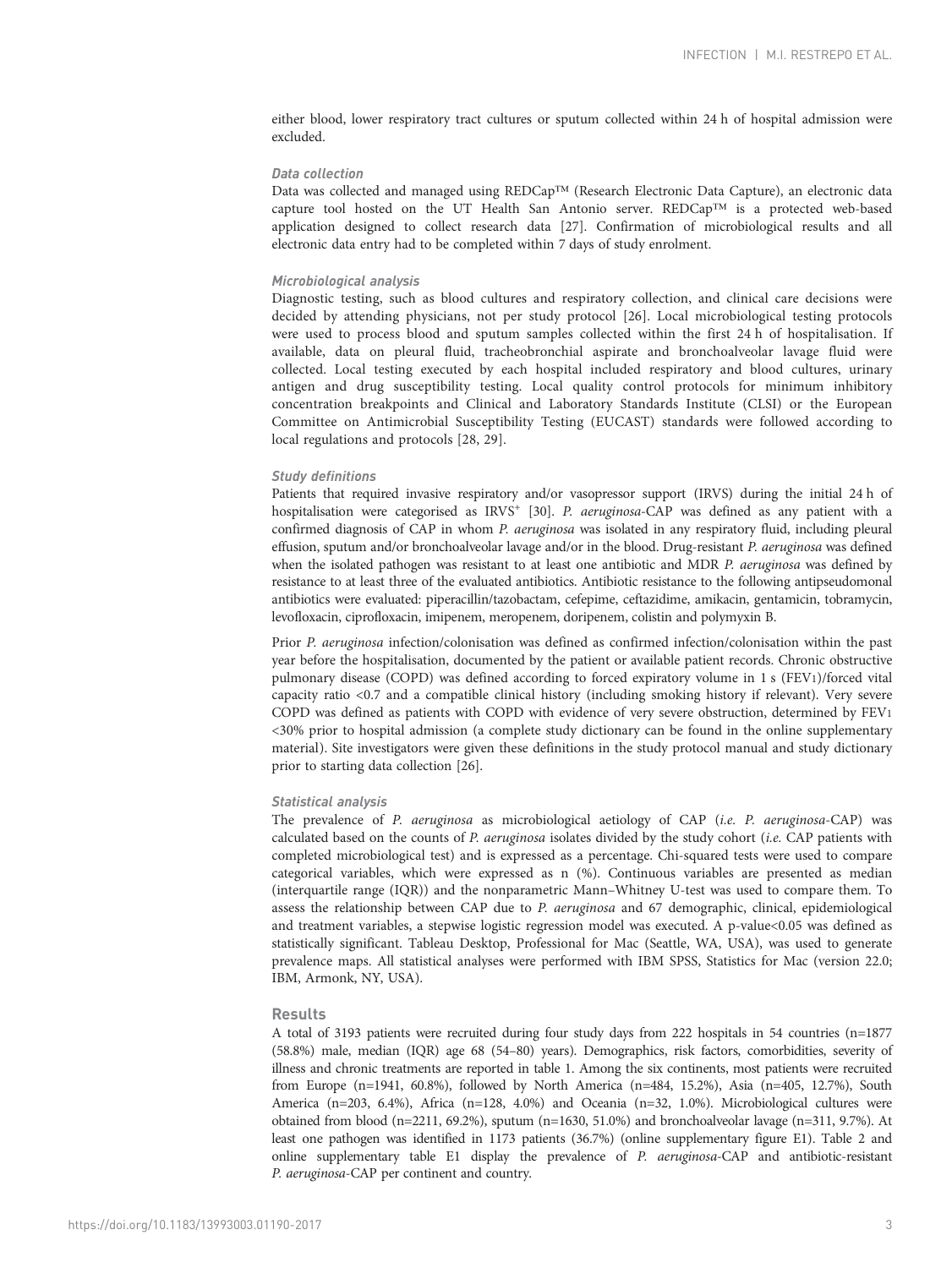<span id="page-3-0"></span>TABLE 1 Characteristics of patients with Pseudomonas aeruginosa community-acquired pneumonia (CAP) versus non-P. aeruginosa-CAP.

|                                     | <b>CAP</b>         | P. aeruginosa-CAP | Non-P. aeruginosa-CAP | p-value        |
|-------------------------------------|--------------------|-------------------|-----------------------|----------------|
| <b>Subjects</b>                     | 3193               | 133               | 3060                  |                |
| <b>Demographic characteristics</b>  |                    |                   |                       |                |
| Age years                           | 68 (54 - 80)       | 64.36 (52.5-78.5) | 65.01 (54-80)         | 0.748          |
| Male                                | 1877 (58.8)        | 79 (59.4)         | 1798 (58.8)           | 0.883          |
| Underweight n/N (%)                 | 150/2055 [7.3]     | $9/89$ $(10.1)$   | 141/1966 [7.2]        | 0.297          |
| Obese                               | 510 (16)           | 17 (12.8)         | 493 (16.1)            | 0.305          |
| Respiratory past medical history    |                    |                   |                       |                |
| Active lung cancer                  | 92 (2.9)           | 5(3.8)            | 87(2.8)               | 0.536          |
| Asthma                              | 234 [7.3]          | 8(6)              | 226 (7.4)             | 0.553          |
| <b>Bronchiectasis</b>               | 168(5.3)           | 31 (23.3)         | 137 (4.5)             | < 0.001        |
| Chronic aspiration                  | 218 [6.8]          | 15(11.3)          | 203(6.6)              | 0.038          |
| COPD                                | 834 (26.1)         | 57 (42.9)         | 777 (25.4)            | < 0.001        |
| Very severe COPD (FEV1 ≤30%)        | 90 (2.8)           | 16 (12.0)         | 74 (2.4)              | < 0.001        |
| Current/former smoker               | 1114 (34.9)        | 46 (34.6)         | 1068 (34.9)           | 0.940          |
| Interstitial lung disease           | 91 (2.8)           | 6(4.5)            | 85(2.8)               | 0.240          |
| Obstructive sleep apnoea            | 123(3.9)           | 6(4.5)            | 117(3.8)              | 0.687          |
| Oxygen therapy at home              | 208(6.5)           | 26 (19.5)         | 182 (5.9)             | < 0.001        |
| Lung transplantation                | 7(0.2)             | 1(0.8)            | 6(0.2)                | 0.180          |
| Tracheostomy                        | 50(1.6)            | 15 (11.3)         | 35(1.1)               | < 0.001        |
| Cardiovascular past medical history |                    |                   |                       |                |
| Arrhythmia                          | 455 (14.2)         | 20(15)            | 435 (14.2)            | 0.791          |
| Coronary artery disease             | 526 (16.5)         | 33 (24.8)         | 493 (16.1)            | 0.008          |
| Heart failure                       | 418 (13.1)         | 25 (18.8)         | 393 [12.8]            | 0.046          |
| Hypertension                        | 1444 (45.2)        | 62 (46.6)         | 1382 (45.2)           | 0.742          |
| Stroke                              | 250 (7.8)          | 13(5.2)           | 237 (7.7)             | 0.394          |
| <b>Chronic medication</b>           |                    |                   |                       |                |
| Inhaled corticosteroids             | 544 (17)           | 48 (36.1)         | 496 (16.2)            | < 0.001        |
| Proton pump inhibitor               | 907 (28.4)         | 58 (6.4)          | 849 (27.7)            | < 0.001        |
| <b>Statins</b>                      | 670 (21)           | 37 (27.8)         | 633 (20.7)            | 0.048          |
| <b>Steroids</b>                     | 268 (8.4)          | 21 (15.8)         | 268 (8.4)             | 0.002          |
| <b>Chronic interventions</b>        |                    |                   |                       |                |
| Enteric tube feeding                | 48 (1.5)           | 8(6)              | 40 (1.3)              | < 0.001        |
| Haemodialysis                       | 51(1.6)            | 4(3)              | 47(1.5)               | 0.185          |
| Indwelling catheter                 | 67(2.1)            | 11(8.3)           | 56 (1.8)              | < 0.001        |
| Immunosuppressive conditions        |                    |                   |                       |                |
| Active solid tumour                 | 245 (7.7)          | 11(4.5)           | 234 [7.6]             | 0.791          |
| <b>AIDS</b>                         | 57(1.8)<br>13(0.4) | 1(0.8)            | 56 (1.8)              | 0.358          |
| Aplastic anaemia                    |                    | 0(0)<br>0(0)      | 13(0.4)               | 0.451          |
| Asplenia<br>Biological drug use     | 12(0.4)<br>35(1.1) | 3(2.3)            | 12(0.4)<br>32(1)      | 0.469<br>0.190 |
| Chemotherapy in the past 3 months   | 134 (4.2)          | 4 (3)             | 130 (4.2)             | 0.485          |
| Haematological malignancy           | 150 (4.70)         | 3(2.3)            | 147 (4.8)             | 0.174          |
| HIV infection                       | 107 (3.4)          | 3(2.3)            | 104 (3.4)             | 0.473          |
| Immunocompromised patients          | 623 (19.5)         | 28 (21.1)         | 595 (19.4)            | 0.647          |
| Neutropenia                         | 44(1.4)            | 1(0.8)            | 43 (1.4)              | 0.527          |
| Other immunosuppressive condition   | 125(3.9)           | 11 [8.3]          | 114(3.7)              | 0.008          |
| Other chronic medical conditions    |                    |                   |                       |                |
| Chronic renal failure               | 349 (10.9)         | 15 (11.3)         | 334 (10.9)            | 0.895          |
| Dementia                            | 333 (10.4)         | 14 (10.5)         | 319 (10.4)            | 0.970          |
| Diabetes mellitus                   | 681 (21.3)         | 28 (4.1)          | 653 (21.3)            | 0.937          |
| Liver disease                       | 129 (4)            | 4(3)              | 125(4.1)              | 0.537          |
| Malnutrition                        | 289 (9.1)          | 20 (15)           | 269[8.8]              | 0.014          |
| Mental illness                      | 220 (0.726)        | 10(7.5)           | 210(6.9)              | 0.770          |
| Prosthetic material                 | 100(3.1)           | 2(1.5)            | 98 (3.2)              | 0.271          |
| Recurrent skin infections           | 55 (1.7)           | 4(3.0)            | 51(1.7)               | 0.245          |
| Other, nonmedical conditions        |                    |                   |                       |                |
| Bedridden                           | 353 (11.1)         | 28 (21.1)         | 325 (92.1)            | 0.001          |
| Contact sport                       | 5(0.2)             | 0(0)              | 5(0.2)                | 0.641          |
| Healthcare worker                   | 44 (1.4)           | 4(3)              | 40 (1.3)              | 0.100          |
| Homeless                            | 31(1)              | 0(0)              | 31 (1)                | 0.243          |

**Continued**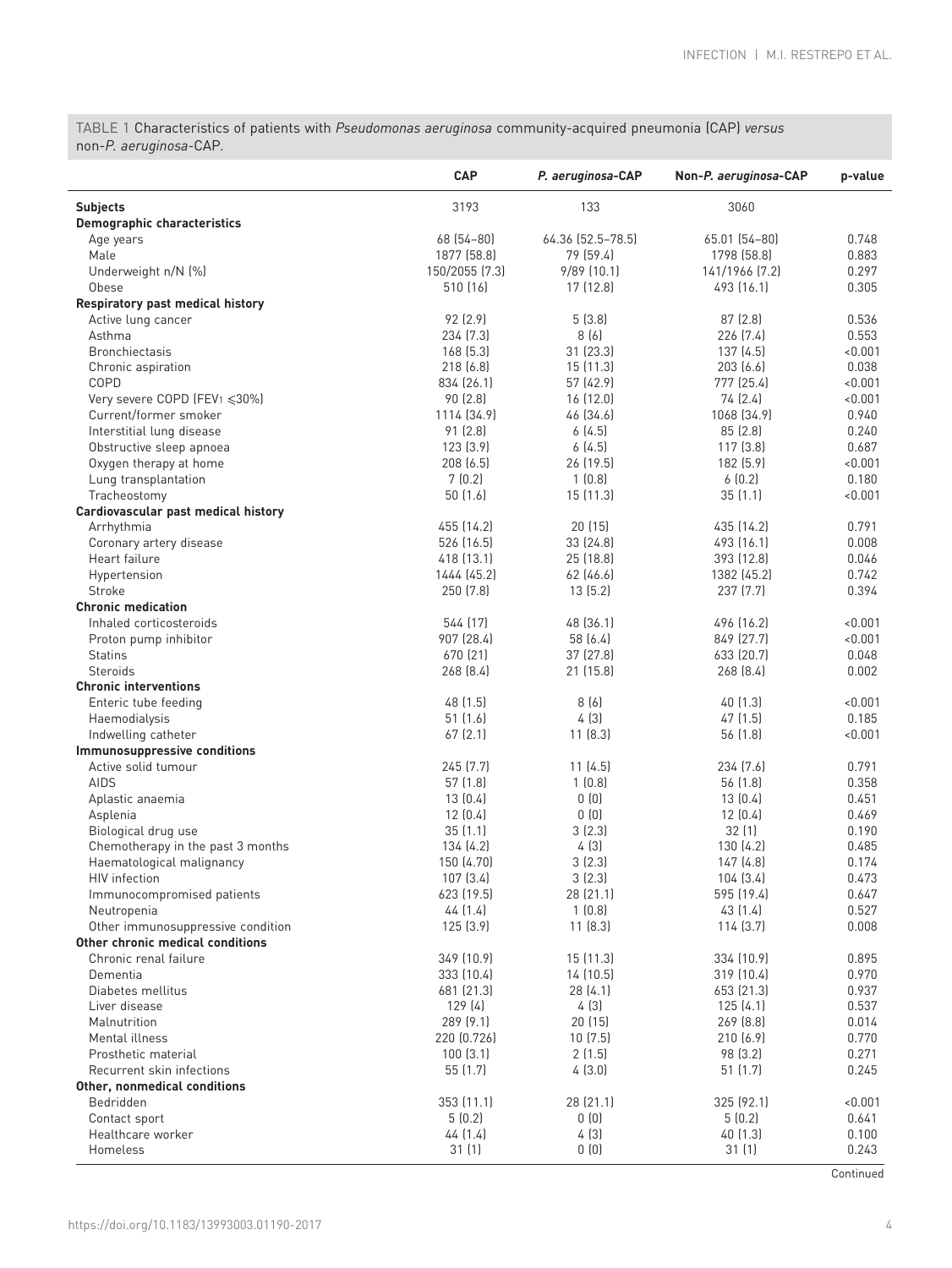| Non-P. aeruginosa-CAP<br>p-value |                                                                                                                                                                                                               |
|----------------------------------|---------------------------------------------------------------------------------------------------------------------------------------------------------------------------------------------------------------|
| 36(1.2)<br>0.654                 |                                                                                                                                                                                                               |
| 647 (21.1)<br>0.391              |                                                                                                                                                                                                               |
| 240 [7.8]<br>0.018               |                                                                                                                                                                                                               |
| 29(0.9)<br>0.259                 |                                                                                                                                                                                                               |
|                                  |                                                                                                                                                                                                               |
| 71(2.3)<br>< 0.001               |                                                                                                                                                                                                               |
| 49 (1.6)<br>0.059                |                                                                                                                                                                                                               |
| 52 (1.7)<br>< 0.001              |                                                                                                                                                                                                               |
|                                  |                                                                                                                                                                                                               |
| 128(4.2)<br>0.008                |                                                                                                                                                                                                               |
| 909 (29.7)<br>< 0.001            |                                                                                                                                                                                                               |
| 956 [31.2]<br>< 0.001            |                                                                                                                                                                                                               |
| 748 (24.4)<br>< 0.001            |                                                                                                                                                                                                               |
| 862 (28.5)<br>< 0.001            |                                                                                                                                                                                                               |
| 1142 (37.3)<br>< 0.001           |                                                                                                                                                                                                               |
|                                  |                                                                                                                                                                                                               |
| 370 (12.1)<br>< 0.001            |                                                                                                                                                                                                               |
| 556 (18.2)<br>< 0.001            |                                                                                                                                                                                                               |
| 319 (10.4)<br>0.753              |                                                                                                                                                                                                               |
|                                  | P. aeruginosa-CAP<br>1(0.8)<br>24 (18)<br>18 (13.5)<br>0(0)<br>10(7.5)<br>5(3.8)<br>44 (33.1)<br>12(9)<br>63 (47.4)<br>70 (52.6)<br>64(48.1)<br>66 (49.6)<br>77 (57.9)<br>34 (25.6)<br>43 (32.3)<br>15 (11.3) |

# $TAD1 = 10$   $C_1$

Data are presented as n, median (interquartile range) or n (%), unless otherwise stated. COPD: chronic obstructive pulmonary disease; FEV1: forced expiratory volume in 1 s; MRSA: methicillin-resistant Staphylococcus aureus; ESBL: extended-spectrum β-lactamases; LRTI: lower respiratory tract infection; ICU: intensive care unit.

#### Prevalence of P. aeruginosa-CAP

P. aeruginosa-CAP was identified in 133 (4.2%) patients, representing 11.3% (133 out of 1173) of all patients who had a positive culture for bacterial pathogens. The continental prevalence of P. aeruginosa-CAP was 3.8% in Europe, 4.3% in North America, 5.2% in Asia, 4.9% in South America, 5.5% in Africa and 3.1% in Oceania [\(figure 1](#page-6-0)). The prevalence of P. aeruginosa-CAP in each country, and a comparison between continents and countries is shown in [table 2](#page-5-0) and [online supplementary table E1.](http://erj.ersjournals.com/lookup/doi/10.1183/13993003.01190-2017.figures-only#fig-data-supplementary-materials) No statistically significant difference was found in the prevalence of P. aeruginosa-CAP among different continents. Croatia was the only country with statistically significant higher prevalence of P. aeruginosa-CAP ([online](http://erj.ersjournals.com/lookup/doi/10.1183/13993003.01190-2017.figures-only#fig-data-supplementary-materials) [supplementary table E1](http://erj.ersjournals.com/lookup/doi/10.1183/13993003.01190-2017.figures-only#fig-data-supplementary-materials)).

#### Prevalence of antibiotic-resistant P. aeruginosa-CAP

Antibiotic-resistant P. aeruginosa-CAP was identified in 64 (2.0%) patients, representing 5.4% (64 out of 1173) of all patients who had a positive culture. The continental prevalence of antibiotic-resistant P. aeruginosa-CAP was 1.6% in Europe, 2.5% in North America, 2.2% in Asia, 3.0% in South America, and 3.9% in Africa [\(figure 1\)](#page-6-0). There were no patients with antibiotic-resistant P. aeruginosa-CAP identified in Oceania. No statistically significant difference was found in the prevalence of antibiotic-resistant P. aeruginosa-CAP among different continents ([table 2](#page-5-0)).

#### Prevalence of MDR P. aeruginosa-CAP

MDR P. aeruginosa was identified in 33 (1.0%) patients, representing 2.8% (33 out of 1173) of all patients who had a positive culture. The continental prevalence of MDR P. aeruginosa-CAP was 0.9% in Europe, 1.2% in North America, 0.5% in Asia, 2% in South America and 2.3% in Africa. There were no patients with MDR P. aeruginosa identified in Oceania. No statistically significant difference was found in the prevalence of MDR P. aeruginosa-CAP among different continents. No patients were infected with pan-drug resistant P. aeruginosa (i.e. resistant to three or more groups of antibiotics and colistin) [[31\]](#page-13-0).

#### Risk factors

Patient demographics and risk factors were compared among P. aeruginosa-CAP and non-P. aeruginosa CAP ([table 1\)](#page-3-0). The risk factors independently associated with P. aeruginosa-CAP in the multivariate analysis were prior Pseudomonas infection/colonisation (OR 16.10, 95% CI 9.48–27.35), prior tracheostomy (OR 6.50, 95% CI 2.61–16.19), bronchiectasis (OR 2.88, 95% CI 1.65–5.05), IRVS (OR 2.33, 95% CI 1.44–3.78) and very severe COPD (OR 2.76, 95% CI 1.25–6.06) ([table 3](#page-7-0), [online supplementary](http://erj.ersjournals.com/lookup/doi/10.1183/13993003.01190-2017.figures-only#fig-data-supplementary-materials) [figure E2](http://erj.ersjournals.com/lookup/doi/10.1183/13993003.01190-2017.figures-only#fig-data-supplementary-materials)). Moreover, the risk factors associated with antibiotic-resistant P. aeruginosa-CAP were prior Pseudomonas infection/colonisation (OR 17.29, 95% CI 9.95–33.42), tracheostomy (OR 5.55, 95% CI 1.73–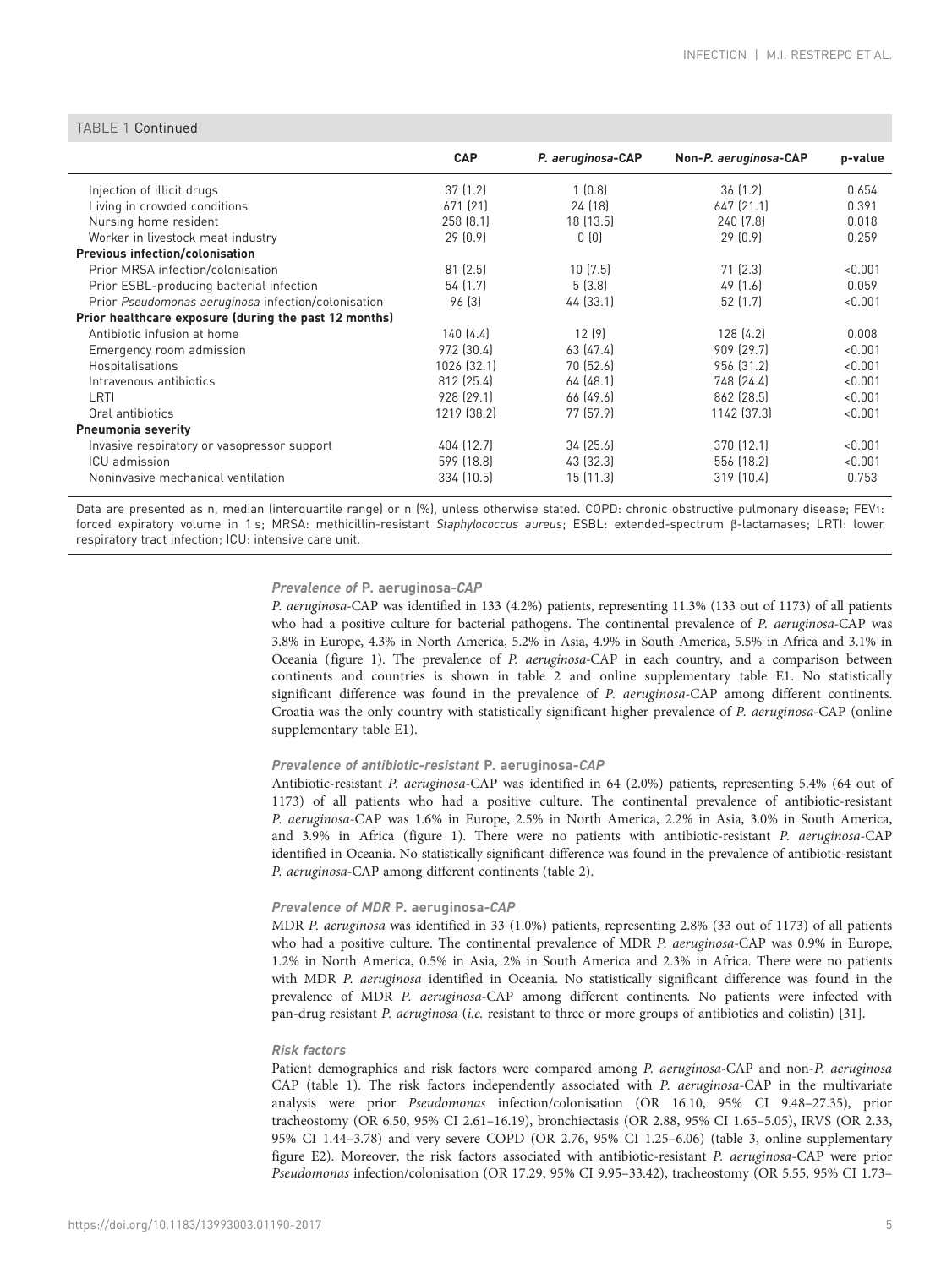<span id="page-5-0"></span>TABLE 2 Prevalence of antibiotic-resistant Pseudomonas aeruginosa-community-acquired pneumonia (CAP) and antibiotic-resistant P. aeruginosa-CAP in participating centres representing different continents

|                                                                         | <b>CAP</b> patients |          |                      |          |                           |         |  |
|-------------------------------------------------------------------------|---------------------|----------|----------------------|----------|---------------------------|---------|--|
|                                                                         | <b>Continent</b>    |          | Rest of the<br>world |          | OR (95% CI)               | p-value |  |
| Subjects n                                                              |                     |          | 3193                 |          |                           |         |  |
| P. aeruginosa-CAP                                                       |                     |          |                      |          |                           |         |  |
| Global                                                                  | 4.2                 | 133/3193 |                      |          |                           |         |  |
| Africa                                                                  | 5.5                 | 7/128    | 4.1                  | 126/3065 | $1.34$ $(0.61 - 2.95)$    | 0.57    |  |
| Asia                                                                    | 5.2                 | 21/405   | 4.0                  | 112/2788 | $1.30$ $(0.81 - 2.10)$    | 0.27    |  |
| Europe                                                                  | 3.8                 | 73/1941  | 4.8                  | 60/1252  | $0.77$ $(0.54 - 1.10)$    | 0.15    |  |
| North America                                                           | 4.3                 | 21/484   | 4.1                  | 112/2709 | $1.0$ $(0.65 - 1.69)$     | 0.83    |  |
| Oceania                                                                 | 3.1                 | 1/32     | 4.2                  | 132/3161 | $0.74$ $(0.10 - 5.46)$    | 0.76    |  |
| South America                                                           | 4.9                 | 10/203   | 4.1                  | 123/2990 | $1.20$ $(0.62 - 2.33)$    | 0.57    |  |
| Antibiotic-resistant P. aeruginosa-CAP                                  |                     |          |                      |          |                           |         |  |
| Global                                                                  | $\overline{2}$      | 64/3193  |                      |          |                           |         |  |
| Africa                                                                  | 3.9                 | 5/128    | 1.9                  | 59/3065  | 2.071 (0.817-5.252)       | 0.125   |  |
| Asia                                                                    | 2.2                 | 9/405    | 2                    | 55/2788  | 1.129 (0.554-2.303)       | 0.738   |  |
| Europe                                                                  | 1.6                 | 32/1941  | 2.6                  | 32/1252  | $0.639$ $(0.389 - 1.049)$ | 0.076   |  |
| North America                                                           | 2.5                 | 12/484   | 1.9                  | 52/2709  | $0.770$ $(0.408 - 1.453)$ | 0.420   |  |
| Oceania                                                                 | 0                   | 0/32     | 2                    | 64/3161  |                           | 0.416   |  |
| South America                                                           | 3                   | 6/203    | 1.9                  | 58/2990  | 1.540 (0.656-3.612)       | 0.321   |  |
| Multidrug-resistant P. aeruginosa-CAP (≥3 antibiotic groups)            |                     |          |                      |          |                           |         |  |
| Global                                                                  | 1.0                 | 33/3193  |                      |          |                           |         |  |
| Africa                                                                  | 2.3                 | 3/128    | 1                    | 30/3065  | 2.428 (0.731-8.063)       | 0.135   |  |
| Asia                                                                    | 0.5                 | 2/405    | 1.1                  | 31/2788  | $0.441$ $(0.105 - 1.851)$ | 0.250   |  |
| Europe                                                                  | 0.9                 | 18/1941  | 1.2                  | 15/1252  | $0.772$ $(0.388 - 1.537)$ | 0.460   |  |
| North America                                                           | 1.2                 | 6/484    | 1                    | 27/2709  | 1.247 (0.512-3.036)       | 0.626   |  |
| Oceania                                                                 | 0                   | 0/32     | $\mathbf{1}$         | 33/3161  |                           | 0.561   |  |
| South America                                                           | $\overline{2}$      | 4/203    | 1                    | 29/2990  | 2.052 (0.714-5.895)       | 0.173   |  |
| Carbapenem-resistant P. aeruginosa-CAP                                  |                     |          |                      |          |                           |         |  |
| Global                                                                  | 1.1                 | 34/3193  |                      |          |                           |         |  |
| Africa                                                                  | 1.6                 | 2/128    | 1.0                  | 32/3065  | 1.504 (0.357-6.348)       | 0.576   |  |
| Asia                                                                    | 0.7                 | 3/405    | 1.1                  | 31/2788  | $0.664$ $(0.202 - 2.181)$ | 0.496   |  |
| Europe                                                                  | 0.9                 | 18/1941  | 1.3                  | 16/1252  | $0.723$ $(0.367 - 1.423)$ | 0.346   |  |
| North America                                                           | 1.7                 | 8/484    | 1.0                  | 26/2709  | 1.734 (0.781-3.854)       | 0.171   |  |
| Oceania                                                                 | 0                   | 0/32     | 1.1                  | 34/3161  |                           | 0.555   |  |
| South America                                                           | 1.5                 | 3/203    | 1.0                  | 31/2990  | 1.432 (0.434-4.724)       | 0.554   |  |
| Colistin-resistant P. aeruginosa-CAP                                    |                     |          |                      |          |                           |         |  |
| Global                                                                  | 0.4                 | 12/3193  |                      |          |                           |         |  |
| Africa                                                                  | $\mathbf{0}$        | 0/128    | 0.4                  | 12/3065  |                           | 0.478   |  |
| Asia                                                                    | 0.7                 | 3/405    | 0.3                  | 9/2788   | 2.304 (0.621-8.547)       | 0.199   |  |
| Europe                                                                  | 0.4                 | 7/1941   | 0.4                  | 5/1252   | 0.903 (0.286-2.850)       | 0.861   |  |
| North America                                                           | $\mathbf 0$         | 0/484    | 0.4                  | 12/2709  |                           | 0.142   |  |
| Oceania                                                                 | 3.1                 | 1/32     | 0.3                  | 11/3161  | 9.238 (1.157-73.754)      | 0.011   |  |
| South America                                                           | 0.5                 | 1/203    | 0.4                  | 11/2990  | 1.341 (0.172-10.436)      | 0.779   |  |
| $-1 = -0$ and $\sqrt{N}$ and $\sqrt{N}$<br>a providence in a design and |                     |          |                      |          |                           |         |  |

Data are presented as % or n/N, unless otherwise stated.

17.80) and IRVS (OR 3.12, 95% CI 1.63–5.97). The risk factors found to be only statistically significant in the bivariate analysis were COPD, coronary artery disease, inhaled corticosteroid use, indwelling catheter and lower respiratory tract infection/emergency room visits/hospitalisations/antibiotic treatments during the past 12 months [\(online supplementary table E3\)](http://erj.ersjournals.com/lookup/doi/10.1183/13993003.01190-2017.figures-only#fig-data-supplementary-materials). [Table 3](#page-7-0) shows all the risk factors that had a statistically significant association with the different antibiotic resistance patterns (multivariate analyses are presented in [online supplementary](http://erj.ersjournals.com/lookup/doi/10.1183/13993003.01190-2017.figures-only#fig-data-supplementary-materials) table E2).

[Figure 2](#page-7-0) emphasises the importance of the prevalence of P. aeruginosa-CAP, either one of the two main clusters of risk factors were tested among all the patients hospitalised with CAP or after stratifications based on the requirement of IRVS. Among all the patients with CAP, only 11% had risk factors ( previous infection/colonisation by Pseudomonas and had chronic lung diseases (i.e. tracheostomy, bronchiectasis and/or very severe COPD). The lack of these two sets of risk factors (i.e. previous infection/colonisation by Pseudomonas and tracheostomy, bronchiectasis and/or very severe COPD based on FEV1) confirms that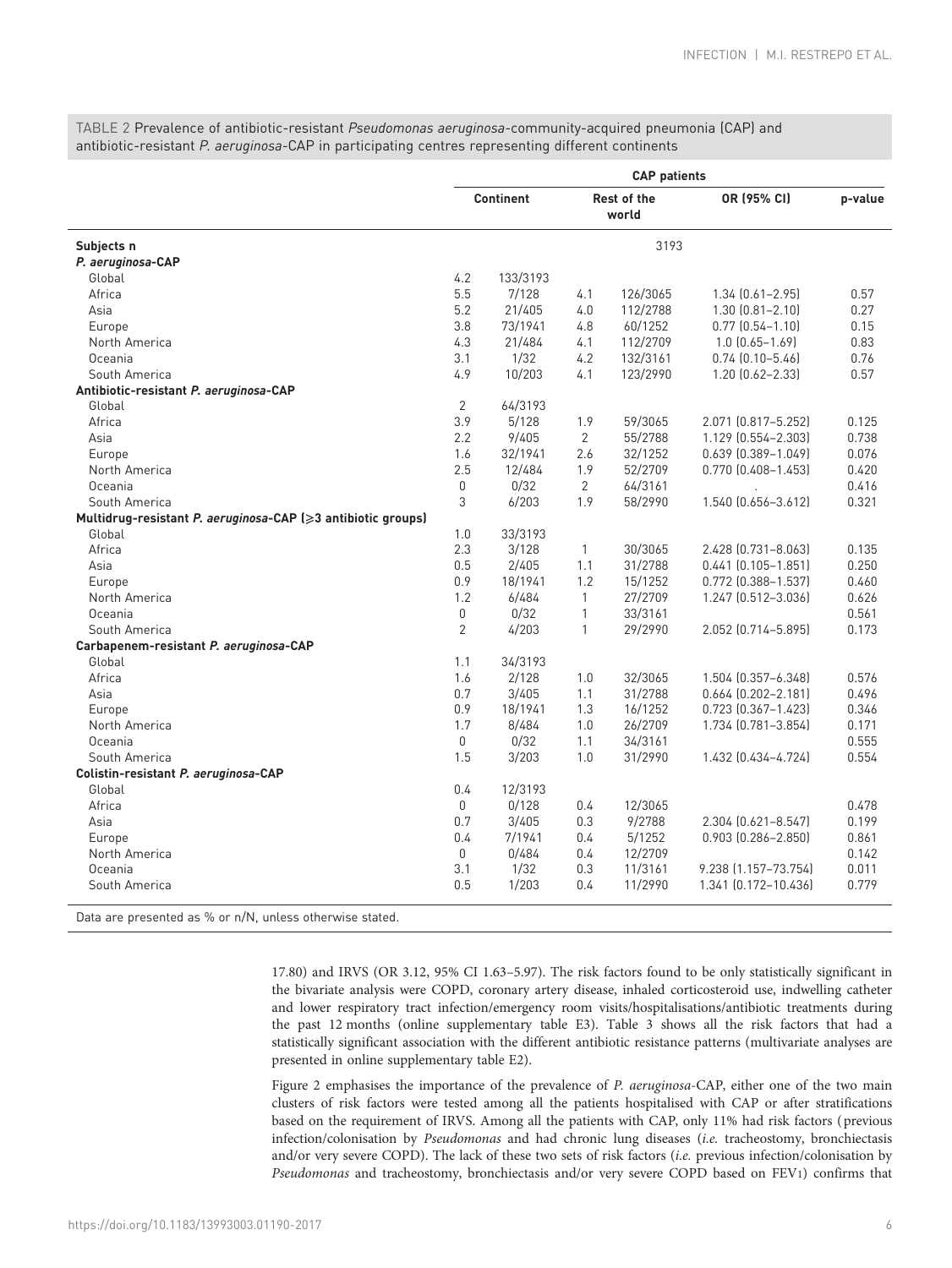<span id="page-6-0"></span>

FIGURE 1 Prevalence of a) Pseudomonas aeruginosa-community-acquired pneumonia (CAP) and b) antibiotic-resistant P. aeruginosa-CAP by continent.

only 2–6% of patients might still be affected, independent of the need for IRVS. The sensitivity, specificity, positive/negative predictive values and positive/negative likelihood ratios of these risk factors are presented in [online supplementary table E3](http://erj.ersjournals.com/lookup/doi/10.1183/13993003.01190-2017.figures-only#fig-data-supplementary-materials).

## **Discussion**

This multinational point-prevalence study found a low prevalence of P. aeruginosa among hospitalised patients with CAP. Only 4.2%, 2.0% and 1.0% of hospitalised patients had CAP due to P. aeruginosa, antibiotic-resistant P. aeruginosa or multidrug-resistant (MDR) P. aeruginosa, respectively. No patients were identified with pan-drug resistant P. aeruginosa. There was no statistically significant difference in prevalence rates between different continents. Croatia was the only country with statistically significant higher P. aeruginosa-CAP prevalence. Prior Pseudomonas infection/colonisation, tracheostomy, bronchiectasis, IRVS and very severe COPD were independently associated with P. aeruginosa-CAP. Moreover, patients admitted with CAP with a past medical history of Pseudomonas infection/colonisation or chronic lung diseases (i.e. tracheostomy, bronchiectasis and/or very severe COPD) had a higher risk of being infected with antibiotic-resistant P. aeruginosa.

Deciding empirical treatment for CAP patients has become challenging due to the emerging prevalence of drug-resistant bacteria, such as P. aeruginosa [\[6](#page-12-0)]. In a large retrospective study of culture-positive patients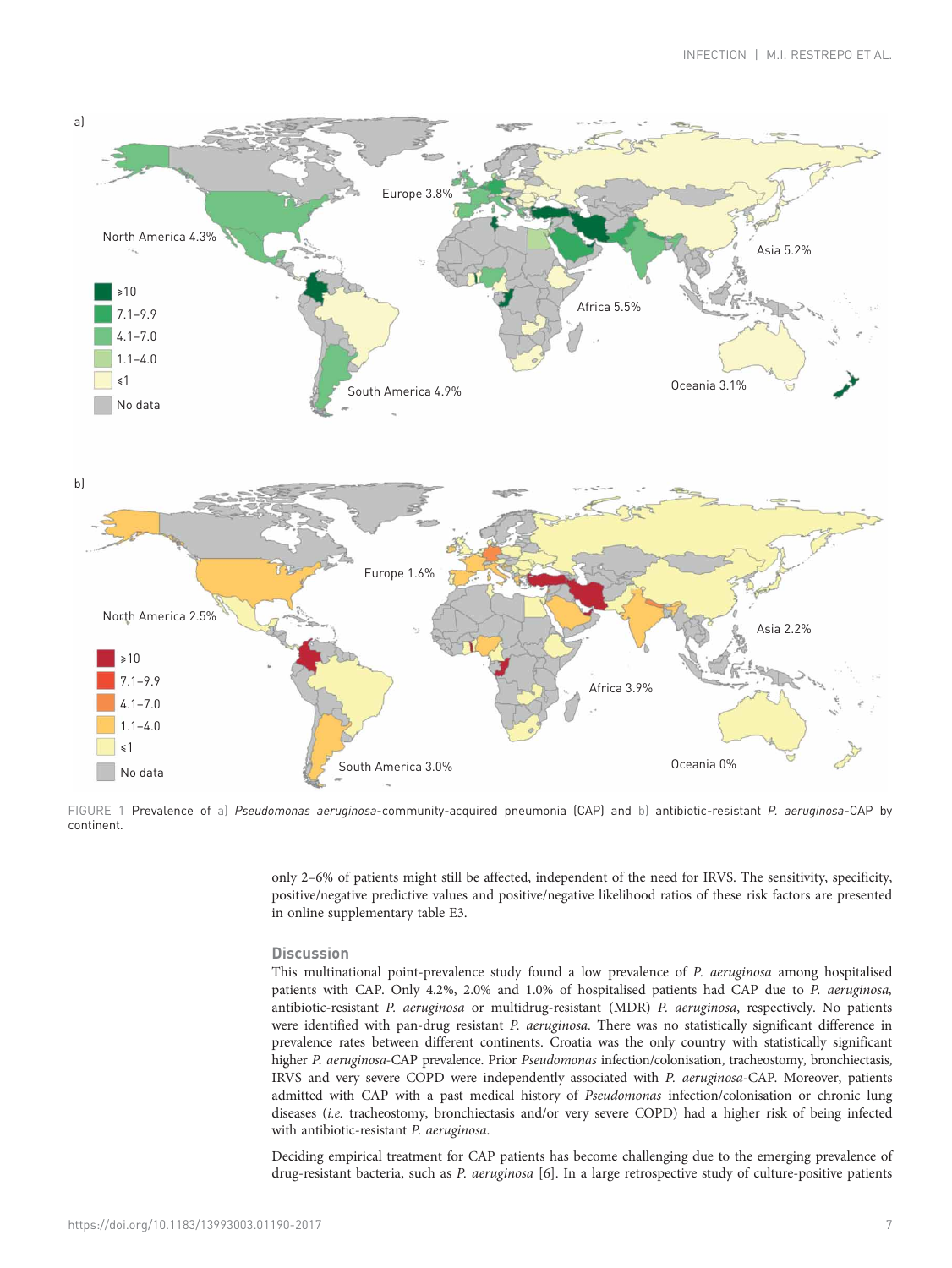<span id="page-7-0"></span>TABLE 3 Multivariate analysis of risk factors for Pseudomonas aeruginosa-community-acquired pneumonia (CAP), antibiotic-resistant P. aeruginosa-CAP, multidrug-resistant (MDR) P. aeruginosa-CAP and specific antibiotic resistance patterns

|                                        |     | Subjects Prior P. aeruginosa                                           | <b>IRVS</b>      | Tracheostomy | <b>Bronchiectasis</b>  | <b>COPD</b>            | Very severe COPD       |
|----------------------------------------|-----|------------------------------------------------------------------------|------------------|--------------|------------------------|------------------------|------------------------|
| P. aeruginosa-CAP                      | 133 | 16.10 [9.48-27.35] 2.33 [1.44-3.78] 6.50 [2.61-16.19] 2.88 [1.65-5.05] |                  |              |                        |                        | $2.76$ $[1.25 - 6.06]$ |
| Antibiotic-resistant P. aeruginosa-CAP | 64  | 17.29 (9.95-33.42) 3.12 (1.63-5.97) 5.55 (1.73-17.80)                  |                  |              |                        |                        |                        |
| Anti-pseudomonal cephalosporins        | 38  | 17.79 (7.32-43.22)                                                     |                  |              |                        | $2.58$ $[1.07 - 6.19]$ |                        |
| Piperacillin/tazobactam                | 30  | 9.72 (3.88-24.36)                                                      | 4.14 (1.75–9.81) |              | $3.33$ $[1.21 - 9.19]$ |                        |                        |
| <b>Carbapenems</b>                     | 34  | 10.62 (4.26-26.45) 2.70 (1.14-6.34) 10.77 (3.09-37.52)                 |                  |              |                        |                        |                        |
| Aminoglycosides                        | 31  | 17.32 (7.21-41.61) 3.02 (1.24-7.31)                                    |                  |              |                        |                        |                        |
| Quinolones                             | 50  | 17.35 [8.28-36.38] 2.84 [1.39-5.78] 4.35 [1.21-15.60]                  |                  |              |                        |                        |                        |
| MDR P. aeruginosa-CAP                  | 33  | 12.34 (5.05-30.14) 3.42 (1.47-7.97)                                    |                  |              |                        | $2.69$ [1.10-6.55]     |                        |
|                                        |     |                                                                        |                  |              |                        |                        |                        |

Data are presented as n or OR (95% CI), unless otherwise stated. IRVS: invasive respiratory or vasopressor support; COPD: chronic obstructive pulmonary disease.

> in the United States, KOLLEF et al. [[15](#page-12-0)] reported a 19% prevalence of P. aeruginosa in hospitalised patients with CAP. In a prospective cohort study in Europe, CHALMERS et al. [\[32\]](#page-13-0) reported a 0.7% prevalence of P. aeruginosa among all patients enrolled with CAP and 2.2% among those with positive cultures. JAIN et al. [[5](#page-12-0)] found P. aeruginosa in 0.4% of patients with CAP in a prospective cohort study in the United States and 1% among the patients with culture-positive pneumonia. We found the multinational point prevalence of P. aeruginosa as the causative pathogen of CAP was 4.2%, which corresponds to 11.3% of patients with positive-culture pneumonia. Variations in the prevalence rates reported by different studies may be explained by differences in study design, especially the denominator used to calculate the prevalence rates [\[26](#page-12-0)]. However, these newly reported prevalence rates of P. aeruginosa-CAP are lower than prior reports [\[13](#page-12-0)–[15](#page-12-0)], suggesting that only a small subgroup of patients may require empiric antipseudomonal antibiotic coverage.

> The IDSA/ATS CAP guidelines recommend an antipseudomonal β-lactam antibiotic plus a fluoroquinolone or aminoglycoside in patients with risk factors for P. aeruginosa-CAP [[13](#page-12-0)]. Dual antibiotic coverage has been recommended for HCAP, HAP or VAP where MDR Pseudomonas is thought to be an important problem [\[25\]](#page-12-0). Our results challenge this approach, by showing that the worldwide



FIGURE 2 Prevalence of Pseudomonas aeruginosa-community-acquired pneumonia (CAP) according to the relevant risk factors, including prior P. aeruginosa (pPa) infection/colonisation, grouped variables of severe lung diseases (LDz<sup>3</sup>: tracheostomy, bronchiectasis and very severe chronic obstructive pulmonary disease (i.e. forced expiratory volume in 1 s <30%)) and stratified according to the need of invasive respiratory and/or vasopressor support (IRVS).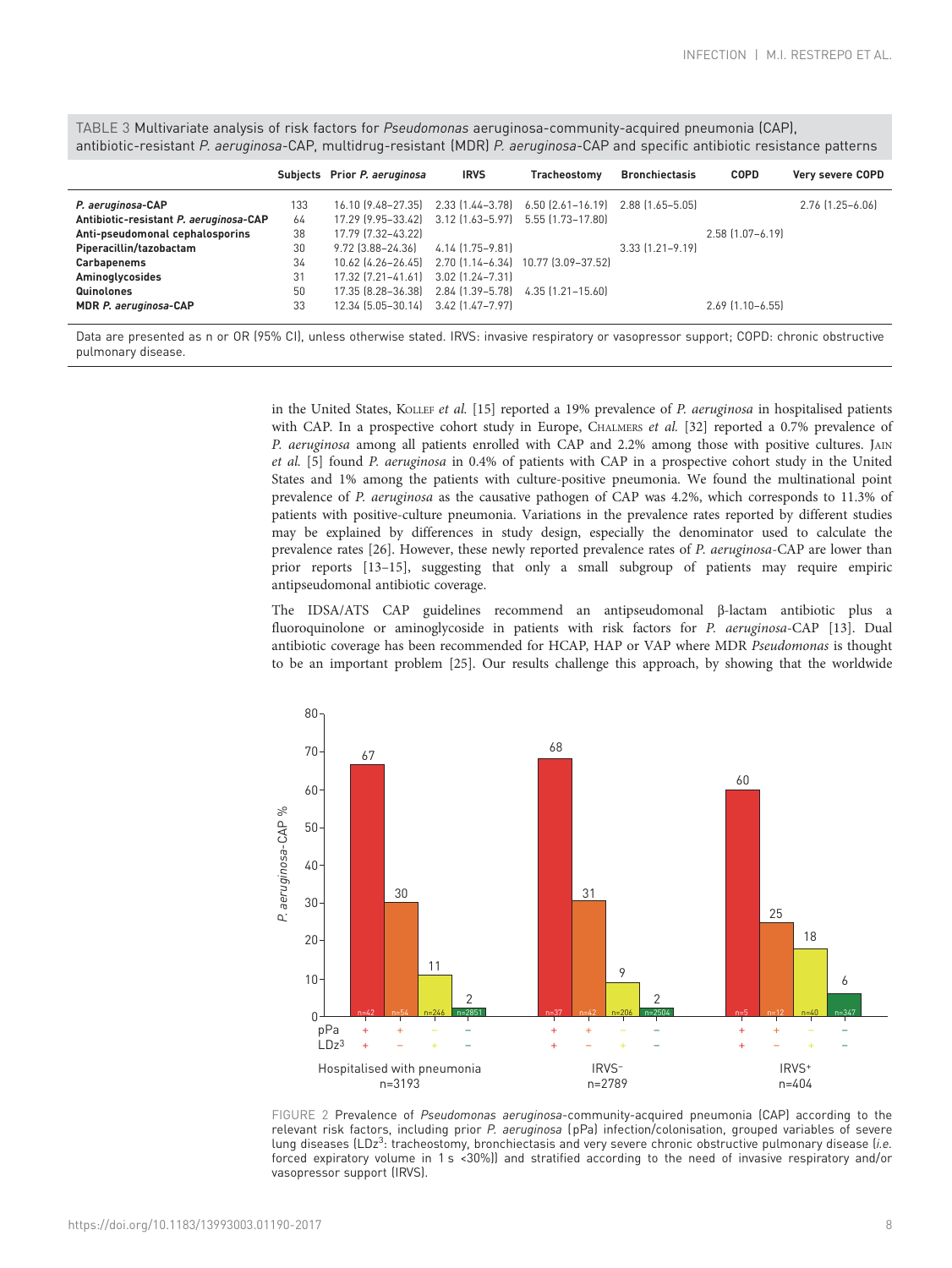prevalence of MDR P. aeruginosa in patients with CAP is very low (1% or 3% among culture-positive pneumonia patients). Our results are consistent with the evidence from Spain by CILLÓNIZ et al. [\[33\]](#page-13-0) who reported a prevalence of multidrug-resistant P. aeruginosa of 1.1% in a prospective cohort study of culture-positive CAP patients. Therefore, the recommended use of double antipseudomonal empirical coverage overestimates the actual rate of MDR P. aeruginosa compared to that found in infections acquired in hospital settings, where the resistance rates seems to be higher than in patients coming from the community. However, it is suggested that patients critically ill with septic shock due to pneumonia should receive empiric double antipseudomonal coverage [[25](#page-12-0)].

Several researchers have hypothesised that studies assessing the prevalence of pathogens responsible for CAP are difficult to generalise, because these studies are conducted in different environments (i.e. single hospital, regional, country or continent) with specific differences in healthcare delivery, including antibiotic availability and policies for antimicrobial use [\[19, 21, 23](#page-12-0), [34](#page-13-0)]. In our study, we found that the prevalence of P. aeruginosa-CAP was not significantly different between participating centres representing different continents. In contrast, Croatia was the only country that had statistically significant higher P. aeruginosa-CAP prevalence. The novelty of this study is that it enrolled patients in a large number of centres representing more than 50 countries from all over the world to identify the prevalence of P. aeruginosa in CAP patients.

In general, many hospitalised patients receive initial empirical antipseudomonal coverage while waiting 48–72 h for specific pathogen identification and antibiotic susceptibilities [\[1, 3\]](#page-12-0). This practice has increased the use of broad-spectrum antibiotic agents and promoted antibiotic overuse with the risk of inducing antimicrobial resistance [\[11, 26](#page-12-0)]. Additionally, the delay between initial diagnosis and availability of antibiotic susceptibilities could negatively affect outcomes in patients with CAP due to inappropriate antibiotic coverage [\[13](#page-12-0)]. Therefore, initiation of empiric antipseudomonal coverage should be based on the likelihood that a pathogen circulates in the affected community and the presence of specific risk factors for P. aeruginosa-CAP [[6](#page-12-0), [13](#page-12-0), [25\]](#page-12-0). In this regard, the risk factors listed in the IDSA/ATS pneumonia guidelines for P. aeruginosa-CAP are intensive care unit admission, structural lung diseases such as bronchiectasis or COPD with multiple exacerbations [\[13\]](#page-12-0). Several risk factors have been reported for P. aeruginosa-CAP during the past few decades  $[6]$  $[6]$  $[6]$ , but these previously reported risk factors (e.g. heart failure, tube feeding [\[35\]](#page-13-0), etc.) were statistically significant in the bivariate analysis of our study, but not in the multivariable analysis. In contrast, we found that prior Pseudomonas infection/colonisation, prior tracheostomy, bronchiectasis, IRVS and very severe COPD (FEV1  $\leq 30\%$ ) were independently associated with P. aeruginosa-CAP. These findings support the recommendation to consider these risk factors for empirical antipseudomonal antibiotics in patients with severe pulmonary diseases, but not in all patients with structural lung diseases. More importantly, patients with previous P. aeruginosa infection/colonisation are at highest risk for P. aeruginosa-CAP and could benefit from empiric antipseudomonal antibiotic coverage, regardless of disease severity. Using these specific risk factors differs from the approach recommended by the IDSA/ATS guidelines and may help prevent overuse of antipseudomonal antibiotics in patients with CAP. More importantly, antimicrobial stewardship programmes that attempt to minimise the use of antipseudomonal coverage among patients without specific Pseudomonas risk factors may help prevent adverse events and overuse of unnecessary antimicrobial therapies.

This point prevalence study has some limitations. First, we were not able to determine clinical outcomes due to the study design. However, to determine prevalence rates and identify risk factors, point prevalence studies are ideal because they generate large sample sizes and gather generalisable data. Second, microbiological samples were not collected for centralised antibiotic susceptibility testing due to the experimental design and feasibility. Nevertheless, laboratories at study sites were encouraged to follow the CLSI or EUCAST guidelines to determine antibiotic resistance [\[28, 29\]](#page-13-0). Third, microbiological diagnosis of patients with CAP could be confounded by other pathogens colonising the respiratory tract; however, in our study we only reported pathogens with representative growth according to current clinical guidelines for CAP. Fourth, infections other than pneumonia are possible, but less likely to present in patients with clinical signs and symptoms and radiological confirmation of CAP. Fifth, quality assessments were not performed because all data gathered were de-identifiable; however, all local investigators were instructed on how to enrol patients and how to use the data collection platform as described in the study protocol, data dictionary and the instructional video. Sixth, cystic fibrosis (CF) is a frequent cause of chronic P. aeruginosa colonisation; although the majority of patients with CF might be included in the bronchiectasis group, CF was not directly recorded in our study. Finally, the empirical selection of antibiotics and diagnostic approach was performed according to the healthcare provider and not according to prespecified criteria.

In conclusion, this multinational, point prevalence study found that the burden of P. aeruginosa, antibiotic-resistant P. aeruginosa and multidrug-resistant P. aeruginosa as the aetiologic pathogen of CAP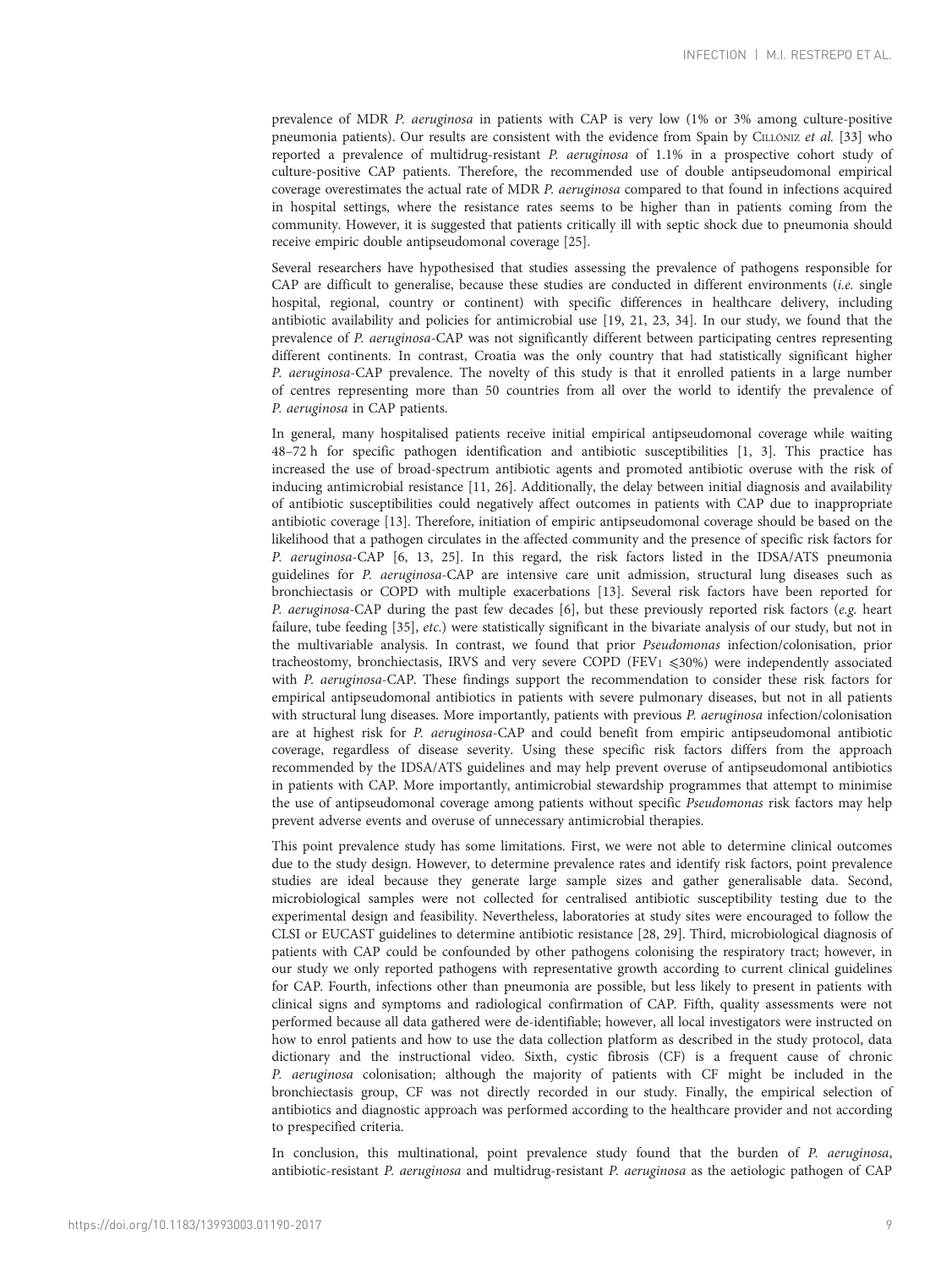is low (<5%). We identified five risk factors associated with P. aeruginosa-CAP: prior Pseudomonas infection/colonisation, tracheostomy, bronchiectasis, IRVS and very severe COPD. These risk factors could serve to guide empirical antipseudomonal antibiotic treatment. Absence of these specific risk factors suggests that the empirical antibiotic treatment recommended for CAP patients will cover the most likely prevalent bacterial pathogens. Empirical antipseudomonal coverage should be reserved for a small subgroup of well-defined patients with a past medical history of Pseudomonas infection/colonisation and severe lung diseases (i.e. prior tracheostomy, bronchiectasis and/or very severe COPD), regardless of disease severity. Importantly, not all patients with chronic pulmonary diseases would require empiric antipseudomonal coverage for CAP.

Acknowledgements: We would like to thank the European Respiratory Society, the World Federation of Societies of Intensive and Critical Care Medicine, the American College of Chest Physicians, the Asociación Latinoamericana de Tórax and the Sociedad Argentina de Infectología for their support of this project.

GLIMP investigators: We would like to thank the following study contributors for their valuable collaboration: Argentina: Patricia Karina Aruj, Department of Internal Medicine, University Hospital Alfredo Lanari, Buenos Aires, Argentina; Silvia Attorri, Hospital Luis Lago Maggiore, Mendoza, Argentina; Enrique Barimboim, Hospital Central de Mendoza, Argentina; Juan Pablo Caeiro and María I. Garzón, Hospital Privado Universitario, Córdoba, Argentina; Victor Hugo Cambursano, V.H. Dr Cazaux A. Servicio de Neumologia, Hospital Rawson, Córdoba, Argentina; Adrian Ceccato, Hospital Nacional Prof Alejandro Posadas, Argentina; Julio Chertcoff, Florencia Lascar and Fernando Di Tulio, Critical Care Unit and Respiratory Medicine, Buenos Aires British Hospital, Buenos Aires, Argentina; Ariel Cordon Díaz, Hospital General Alvear, Ciudad, Mendoza, Argentina; Lautaro de Vedia, Respiratory Intensive Care Unit, Hospital Muñiz, Buenos Aires, Argentina; Maria Cristina Ganaha, Infectious Diseases Ward, Hospital Interzonal General de Agudos "Vicente Lopez y Planes" from General Rodriguez, Buenos Aires, Argentina; Sandra Lambert, Hospital El Cruce – Alta Complejidad en Red, Argentina; Gustavo Lopardo, Hospital Bernardo Houssay, Vicente López, Argentina; Carlos M. Luna, Pulmonary Medicine Division, Department of Medicine, Hospital de Clínicas, Universidad de Buenos Aires, Argentina; Alessio Gerardo Malberti, Hospital Nuestra Señora del Carmen, Argentina; Nora Morcillo and Silvina Tartara, Hospital Zonal Especializado de Agudos y Crónicos Dr Antonio A. Cetrangolo, Argentina; Claudia Pensotti, Infectious Diseases and Infection Control Department, Buenos Aires, Clinica Privada Monte Grande, Argentina; Betiana Pereyra, Hospital San Roque, Córdoba, Argentina; Pablo Gustavo Scapellato, Infectious Diseases Department, Hospital D.F. Santojanni, Argentina; Juan Pablo Stagnaro, HZGA Mi Pueblo, Florencio Varela, Argentina. Australia: Sonali Shah, Department of General Medicine, Austin Hospital, Heidelberg, Australia. Austria: Felix Lötsch and Florian Thalhammer, Division of Infectious Diseases and Tropical Medicine, Department of Medicine I, Medical University of Vienna, Austria. Belgium: Kurt Anseeuw, ZNA Campus Stuivenberg, Antwerp, Belgium; Camille A. Francois, Anesthesia and Critical Care Department, Erasme University Hospital, Brussels, Belgium; Eva Van Braeckel, Department of Respiratory Medicine, Ghent University Hospital, Belgium; Jean Louis Vincent, Department of Intensive Care, Erasme University Hospital, Université Libre de Bruxelles, Brussels, Belgium. Benin: Marcel Zannou Djimon, Jules Bashi and Roger Dodo, Centre Hospitalier Universitaire HKM of Cotonou, Benin. Brazil: Simone Aranha Nouér, Federal University of Rio de Janeiro, Brazil. Bulgaria: Peter Chipev and Milena Encheva, Clinic of Pulmonary Diseases, Military Medical Academy, Sofia, Bulgaria; Darina Miteva, UMHAT "St. Marina", Varna, Bulgaria; Diana Petkova, University Hospital Varna, Bulgaria. Cameroon: Adamou Dodo Balkissou, Yaounde Jamot Hospital, Yaounde, Cameroon; Eric Walter Pefura Yone, Département de Médecine Interne, University of Yaounde, Yaoundé, Cameroon; Bertrand Hugo Mbatchou Ngahane, Douala General Hospital, Douala, Cameroon. China: Ning Shen, Respiratory Medicine, Peking University Third Hospital, Beijing, China; Jin-fu Xu, Department of Respiratory Medicine, Shanghai Pulmonary Hospital, Tongji University, China. Colombia: Carlos Andres Bustamante Rico and Ricardo Buitrago, Clinica Shaio, Bogota, Colombia; Fernando Jose Pereira Paternina, Las Americas Clinic, Medellin, Colombia. Congo: Jean-Marie Kayembe Ntumba, Cliniques Universitaires de Kinshasa, DR Congo. Croatia: Vesna Vladic Carevic, Interne Medicine, Dubrovnik, Croatia; Marko Jakopovic, Medical School, University of Zagreb, Department for Respiratory Diseases Jordanovac, University Hospital Centre Zagreb, Zagreb, Croatia; Mateja Jankovic, University Hospital Center Zagreb, Department for Respiratory Diseases, Zagreb, Croatia; Zinka Matkovic, University Hospital Dubrava, Zagreb, Croatia; Ivan Mitrecic, Karlovac General Hospital, Karlovac, Croatia. Denmark: Marie-Laure Bouchy Jacobsson, Emergency Department in North Zealand's Hospital, Hillerød, Denmark; Anette Bro Christensen, Department of Anaethesiology, Viborg Region Hospital, Denmark; Uffe Christian Heitmann Bødtger, Department of Pulmonology, Naestved Hospital, Denmark; Christian Niels Meyer, Department of Internal Medicine, Roskilde Hospital, Copenhagen University Hospital, Roskilde, Denmark; Andreas Vestergaard Jensen, Gertrud Baunbæk-Knudsen, Pelle Trier Petersen and Stine Andersen, Department of Lung- and Infectious Diseases, Nordsjællands Hospital-Hillerød, Denmark. Egypt: Ibrahim El-Said Abd El-Wahhab, Thoracic Medicine, Faculty of Medicine – Mansoura University, Egypt; Nesreen Elsayed Morsy, Pulmonary, Critical Care and Sleep Medicine, Faculty of Medicine, Mansoura University, Mansoura, Egypt; Hanaa Shafiek, Chest Diseases Department, Faculty of Medicine, Alexandria University, Egypt; Eman Sobh, Chest Diseases Department, Al-Azhar University, Cairo, Egypt. Ethiopia: Kedir Abdella Abdulsemed, Department of Medical Laboratory Science and Pathology, College of Health Sciences, Mycobacteriology Research Centre, Institute of Biotechnology Research, Jimma University, Jimma, Ethiopia. France: Fabrice Bertrand, Critical Care Unit, Robert Ballanger Hospital, Aulnay sous Bois, France; Christian Brun-Buisson, Univ Hospital Henri Mondor, 94000 Créteil, France; Etienne de Montmollin, Intensive Care Unit, Hôpital Delafontaine, Centre hospitalier de Saint-Denis, Saint-Denis, France; Muriel Fartoukh, Unité de réanimation médico-chirurgicale, Pôle Thorax Voies aériennes, Hôpital Tenon, Groupe Hospitalier Est Parisien, France; Jonathan Messika, Publique-Hôpital de Paris, Service de Réanimation Médico-chirurgicale, Hôpital Louis Mourier, Colombes, France and Université Paris Diderot, IAME, UMR 1137, Sorbonne Paris Cité, Paris, France; Pierre Tattevin, Infectious Diseases and ICU, Pontchaillou University Hospital, Rennes, France; Abdo Khoury, Department of Emergency Medicine and Critical Care, University of Franche – Comté, Medical Center, France. Gambia: Bernard Ebruke, Medical Research Council Unit, Gambia. Germany: Michael Dreher, Department of Cardiology, Pneumology, Vascular Medicine and Intensive Care Medicine, University Hospital Aachen, Aachen, Germany; Martin Kolditz, Division of Pulmonology, Medical Department I, University Hospital Carl Gustav Carus, Technische Universität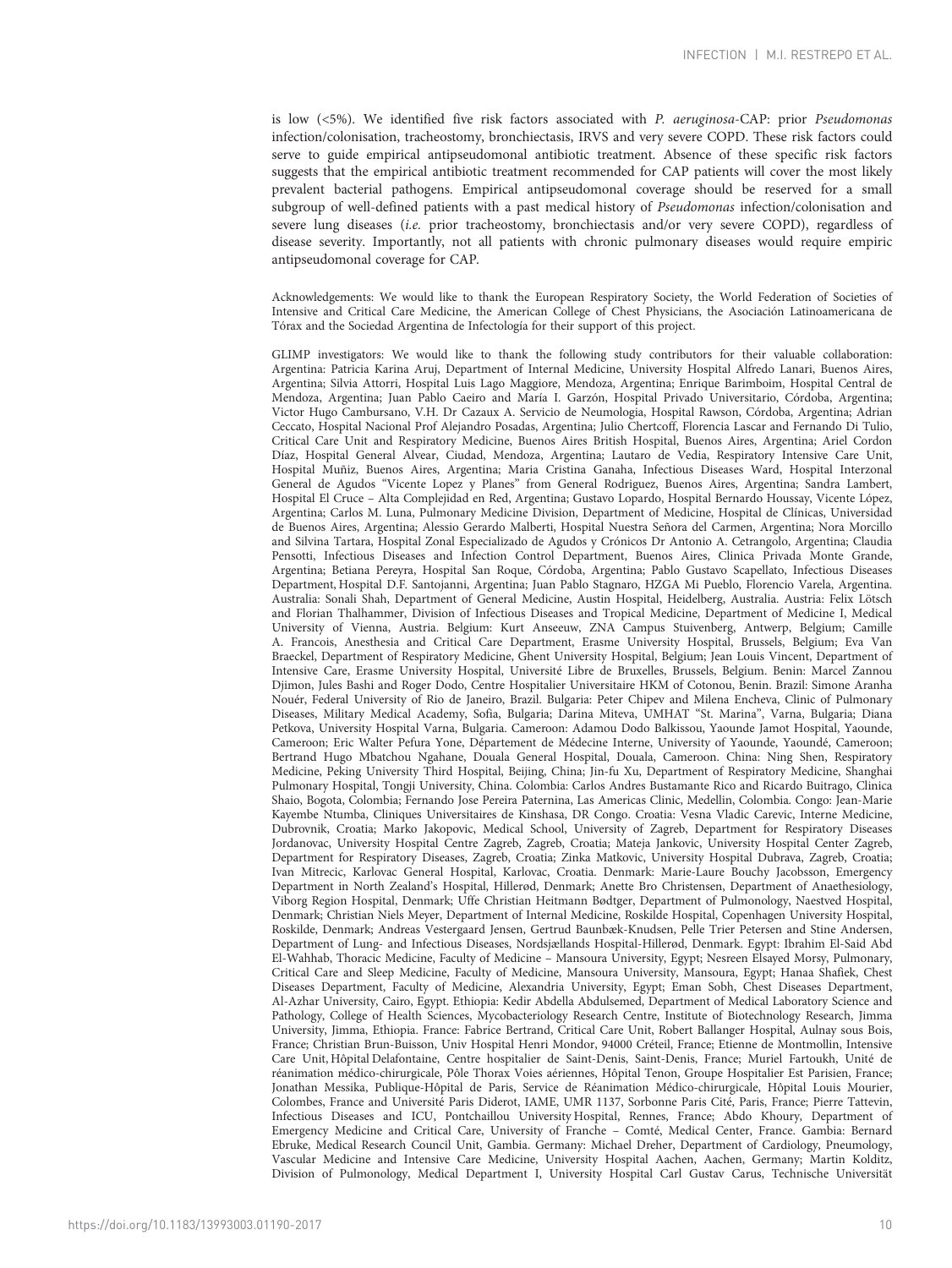Dresden, Germany; Matthias Meisinger, Klinikum Niederlausitz GmbH, Klinik für Innere Medizin und Intensivmedizin, Senftenberg, Germany; Mathias W. Pletz and Stefan Hagel, Center for Infectious Diseases and Infection Control, Jena University Hospital, Germany; Jan Rupp, Department of Molecular and Infectious Diseases, University of Lübeck, Lübeck, Germany; Tom Schaberg, Zentrum für Pneumologie, Agaplesion Diakonieklinikum Rotenburg, Germany; Marc Spielmanns, Internal Medicine Department, Pulmonary Rehabilitation and Department of Health, School of Medicine, University Witten-Herdecke, St. Remigius-Hospital, Leverkusen, Germany; Petra Creutz and Norton Suttorp, Department of Infectious Disease and Respiratory Medicine, Charité – University Medicine, Berlin, Germany. Ghana: Beatrice Siaw-Lartey, Komfo-Anokye Teaching Hospital, Kumasi, Ghana. Greece: Katerina Dimakou, 5th Respiratory Medicine Dpt, "SOTIRIA" Chest Hospital, Athens 11527, Greece; Dimosthenis Papapetrou, Medical Group of Athens (Paleo Faliro Clinic), Athens, Greece; Evdoxia Tsigou and Dimitrios Ampazis, Agioi Anargiroi Hospital, Kifissia, Athens, Greece; Evangelos Kaimakamis, Intensive Care Unit, "G. Papanikolaou" General Hospital of Thessaloniki, Greece. India: Mohit Bhatia, S.S. Hospital IMS BHU Varanasi, India; Raja Dhar, Fortis Hospitals, Kolkata, India; George D'Souza, Department of Pulmonary Medicine, St John's Medical College Hospital, Bangalore, India; Rajiv Garg, Department of Respiratory Medicine, King George's Medical University UP, Lucknow, India; Parvaiz A. Koul, Department of Internal and Pulmonary Medicine, SheriKashmir Institute of Medical Sciences, Srinagar, India; P.A. Mahesh and B.S. Jayaraj, Department of Pulmonary Medicine, JSS Medical College, JSS University, Mysore, India; Kiran Vishnu Narayan, Pulmonary Medicine, Government Medical College Kozhikode, Kerala, India; Hirennappa B. Udnur and Shashi Bhaskara Krishnamurthy, Columbia Asia Hospital, Hebbal, Bengaluru, Karnataka, India; Surya Kant, Department of Respiratory Medicine, King George's Medical University, Chowk, Lucknow, India; Rajesh Swarnakar, Getwell Hospital and Research Institute, Dhantoli, Nagpur, India; Sneha Limaye and Sundeep Salvi, on behalf of the Respiratory Research Network of India (RRNI) from the Chest Research Foundation in Pune, India. Iran: Keihan Golshani, Isfahan University of Medical Sciences, Iran. Ireland: Vera M. Keatings, Letterkenny General Hospital, Co. Donegal, Ireland; Ignacio Martin-Loeches, Multidisciplinary Intensive Care Research Organization (MICRO), St James's University Hospital, Trinity Centre for Health Sciences Dublin, Ireland. Israel: Yasmin Maor, Infectious Disease Unit, Affiliated to Tel Aviv University, Wolfson Medical Center, Holon, Israel; Jacob Strahilevitz, Department of Clinical Microbiology and Infectious Diseases, Hadassah-Hebrew University, Jerusalem, Israel. Italy: Salvatore Battaglia, University of Palermo, Pneumologia DiBiMIS, Palermo, Italy; Maria Carrabba, Internal Medicine Department, Fondazione IRCCS Ca' Granda Ospedale Maggiore Policlinico, 20122, Milano, Italy; Piero Ceriana, Pulmonary Rehabilitation, IRCCS Fondazione Maugeri, 27100, Pavia, Italy; Marco Confalonieri, Department of Pulmunology, University Hospital, Trieste, Italy; Antonella d'Arminio Monforte, Department of Health Sciences, Clinic of Infectious Disease, San Paolo Hospital, University of Milan, Italy; Bruno Del Prato, Interventional Pneumology, Hospital Antonio Cardarelli, Naples, Italy; Marino De Rosa, UOC Pneumologia P.O. San Filippo Neri ASL RM E Roma, Italy; Riccardo Fantini, Respiratory Diseases clinic, Policlinico di Modena, 41124 Modena, Italy; Giuseppe Fiorentino, UOC Fisiopatologia e Riabilitazione Respiratoria AO Ospedali dei Colli PO Monaldi, Italy; Maria Antonia Gammino, Pulmonary Medicine Unit, San Martino Hospital, ASL 5 Oristano, Sardegna, Italy; Francesco Menzella, Department of Cardiac-Thoracic-Vascular and Intensive Care Medicine, Pneumology Unit, IRCCS-Arcispedale Santa Maria Nuova, Reggio Emilia, Italy; Giuseppe Milani, Azienda Ospedaliera Sant Anna di Como, Presidio Ospedale S. Anna Nuovo, Unità Operativa di Pneumologia, Como, Italy; Stefano Nava, Alma Mater University of Bologna, DIMES, Respiratory and Critical Care Unit Sant'Orsola Malpighi Hospital, Italy; Gerardo Palmiero, Respiratory Unit, Versilia Hospital, Azienda USL 12 Viareggio, Lido di Camaiore, Lucca, Italy; Roberta Petrino and Barbra Gabrielli, Emergency Medicine Unit, S. Andrea Hospital, Vercelli, Italy; Paolo Rossi, Internal Medicine Department, Azienda Ospedaliero-Universitaria S. Maria della Misericordia, Udine, Italy; Claudio Sorino, Pulmonology Unit, A.O. Sant'Anna di Como, Italy; Gundi Steinhilber, Spedali Civili Brescia, U.O. Pneumologia e Fisiopatologia Respiratoria, Brescia, Italy; Alessandro Zanforlin, ULSS 18 Rovigo, Ospedale San Luca, 45027 Trecenta (RO), Italy; Fabio Franzetti, Manuela Carugati, Manuela Morosi and Elisa Monge, Department of Biomedical and Clinical Sciences, Division of Infectious Diseases, Luigi Sacco Hospital, Università degli Studi di Milano, Milan, Italy; Mauro Carone, Fondazione Salvatore Maugeri, IRCCS, Cassano Murge, Italy; Vincenzo Patella, Allergology and Clinical Immunology Unit, Department of Medical Sciences, Battipaglia Hospital, Battipaglia, Salerno, Italy; Simone Scarlata, Geriatrics, Unit of Respiratory Pathophysiology and Thoracic Endoscopy, Campus Bio Medico University and Teaching Hospital, Rome, Italy; Andrea Comel, UO Pneumologia, Ospedale Pederzoli, Peschiera del Garda, Italy. Japan: Kiyoyasu Kurahashi, Yokohama City University Medical Center, Japan. Lebanon: Zeina Aoun Bacha, Medicine School, St Joseph University, Beyrouth, Lebanon. Mexico: Daniel Barajas Ugalde, National Institute of Respiratory Diseases, Mexico; Omar Ceballos Zuñiga, Hospital General de Mexicali, Mexicali, Baja California, Mexico; José F. Villegas, Hospital Universitario Monterrey, n. l. México CP 64030. Montenegro: Milic Medenica, Hospital for Lung Diseases – Brezovik, Niksic, Montenegro. Nepal: Deebya Raj Mihsra, Internal Medicine, BP Koirala Institute of Health Sciences, Nepal; Poojan Shrestha, Oxford University Clinical Research Unit, Patan Hospital, Nepal. The Netherlands: E.M.W. van de Garde, Dept Clinical Pharmacy, St Antonius Hospital, Utrecht/Nieuwegein, The Netherlands. New Zealand: Elliott Ridgeon, Medical Research Institute of New Zealand. Nigeria: Babatunde Ishola Awokola, Department of Family Medicine and Primary Care, Lily Hospitals Limited, Warri, Nigeria; Ogonna N.O. Nwankwo, University of Calabar Teaching Hospital, Calabar, Nigeria; Adefuye Bolanle Olufunlola, Olabisi Onabanjo University Teaching Hospital, Sagamu, Ogun State, Nigeria; Segaolu Olumide, Department of Medicine (Pulmonary Unit), University College Hospital, Ibadan, Nigeria; Kingsley N. Ukwaja, Department of Medicine, Federal Teaching Hospital Abakaliki, Ebonyi State, Nigeria. Pakistan: Muhammad Irfan, Section of Pulmonary and Critical Care Medicine, Department of Medicine, Aga Khan University, Karachi-74800, Pakistan. Poland: Lukasz Minarowski, Department of Lung Diseases and Tuberculosis, Medical University of Bialystok, Poland; Skoczyński Szymon, Department of Pneumology, School of Medicine in Katowice, Medical University of Silesia, Katowice, Institute of Occupational Medicine and Environmental Health, Sosnowiec, Poland. Portugal: Felipe Froes, Hospital Pulido Valente – CHLN, Lisboa, Portugal; Pedro Leuschner, Centro Hospitalar do Porto, Porto, Portugal; Mariana Meireles, Cláudia Ferrão, Pedro Leuschner and João Neves, Serviço de Medicina, Centro Hospitalar do Porto, Largo Prof. Abel Salazar, 4099-001 Porto, Portugal; Sofia B Ravara, Faculty of Health Sciences, University of Beira Interior; Cova da Beira Hospital Center, 6200-251 Covilhã, Portugal. Republic of Moldova: Victoria Brocovschii, Department of Pneumology and Allergology, State University of Medicine and Pharmacy "Nicolae Testemitanu" Republic of Moldova; Chesov Ion, Clinic of Anesthesia and Intensive Care "Valeriu Ghrerg", Institute of Emergency Medicine, State University of Medicine and Pharmacy "Nicolae Testemitanu", Chisinau, Republic of Moldova; Doina Rusu, SMFU "N. Testemitanu", Chisinau, Republic of Moldova; Cristina Toma, Department of Pneumology and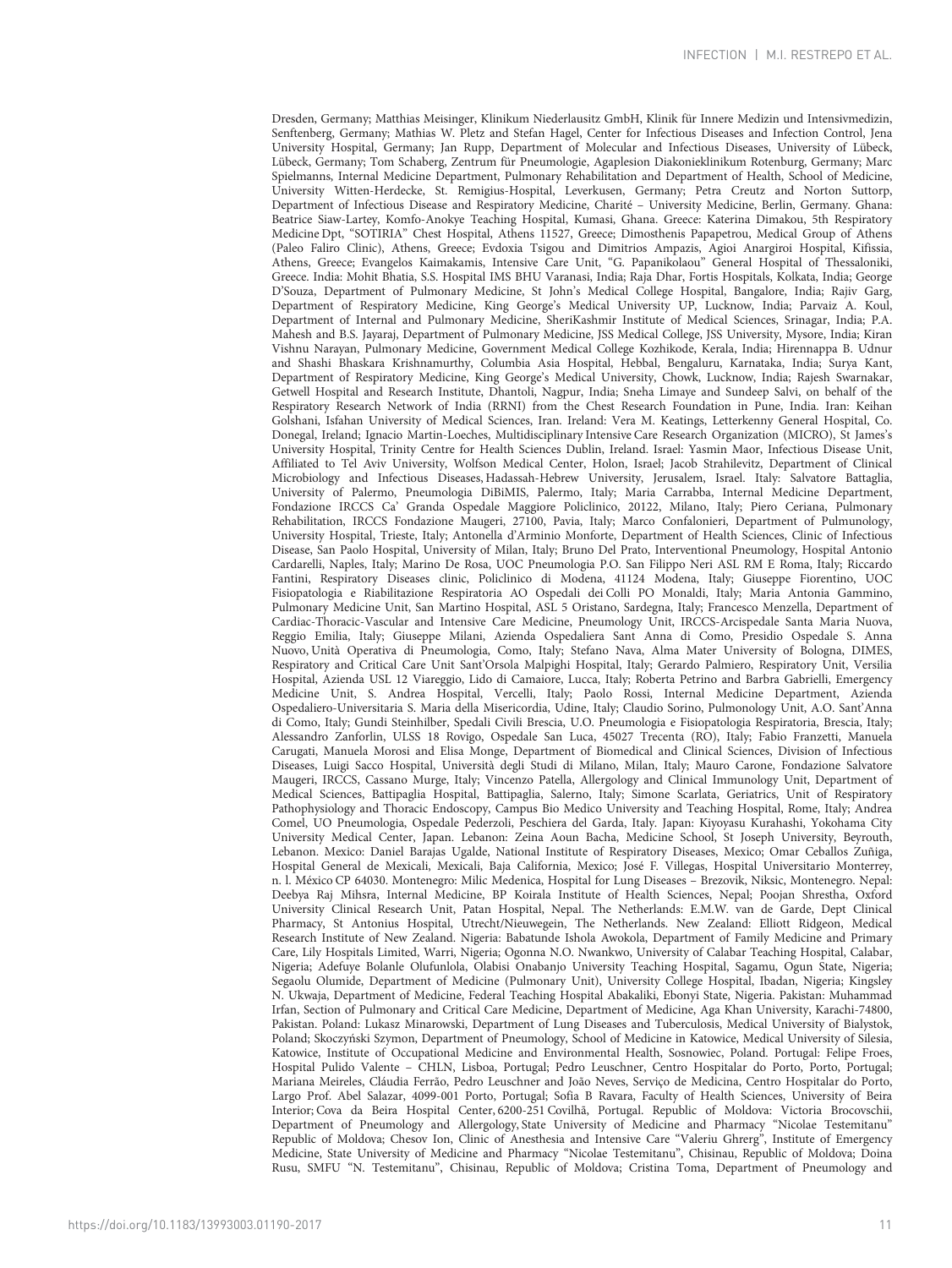Allergology, State University of Medicine and Pharmacy "Nicolae Testemitanu", Chisinau, Republic of Moldova. Romania: Daniela Chirita, Hospital Sfantul Stefan, Bucharest, Romania; Carmen Mihaela Dorobat, Universitatea de Medicină și Farmacie "Gr. T. Popa" Iași Facultatea de Medicină Stomatologică, Spitalul Clinic de Boli Infecțioase "Sfânta Parascheva", Iaşi, Romania. Russia: Alexei Birkun, Department of Anesthesiology, Critical Care and Emergency Medicine, Medical Academy named after S. I. Georgievsky, Russian Federation; Anna Kaluzhenina, Volgograd State Medical University, Russia. Saudi Arabia: Abdullah Almotairi, King Fahad Medical City (KFMC), Riyadh, KSA; Zakeya Abdulbaqi Ali Bukhary, College of Medicine, Taibah University, Medina, KSA; Jameela Edathodu, Al Faisal University, King Faisal Specialist Hospital, Riyadh, KSA; Amal Fathy, Pulmonary and Respiratory Critical Care Medicine, Mansoura University Egypt, Affiliate at Taibah University, KSA; Abdullah Mushira Abdulaziz Enani and Nazik Eltayeb Mohamed, Infectious Diseases Section, Medical Specialties Department, King Fahad Medical City, Riyadh, KSA; Jawed Ulhadi Memon, Pulmonology Division, Department of Internal Medicine, King Fahad Hospital, Hofuf, Al Ahasa, 31982, KSA; Abdelhaleem Bella, Dammam University-Saudi Arabia and King Fahad Hospital, KSA. Serbia: Nada Bogdanović, Pulmonary Department of KHC Dr. Dragiša Mišović, Belgrade, Serbia; Branislava Milenkovic, Clinic for Pulmonary Diseases, Clinical Centre of Serbia, Faculty of Medicine, University of Belgrade, Belgrade, Serbia; Dragica Pesut, University of Belgrade School of Medicine, Teaching Hospital of Pulmonology, Clinical Centre of Serbia, Belgrade, Serbia. South Africa: Charles Feldman, Division of Pulmonology, Department of Internal Medicine, Charlotte Maxeke Johannesburg Academic Hospital, Faculty of Health Sciences, University of the Witwatersrand, Johannesburg, South Africa. South Korea: Ho Kee Yum, Inje Univ. Seoul Paik Hospital, South Korea. Spain: Luis Borderìas, Respiratory and Sleep Unit, Hospital San Jorge, Huesca, Spain; Noel Manuel Bordon Garcia, Barcelona Policlínic and Moises Broggi Hospital at sant Joan Despí, Spain; Hugo Cabello Alarcón, Sant Hospital Seu de Urgell, Catalonia, Spain; Catia Cilloniz and Antoni Torres, Department of Pneumology, Institut Clinic del Tórax, Hospital Clinic of Barcelona, Institut d'Investigacions Biomèdiques August Pi i Sunyer (IDIBAPS), University of Barcelona, Spain; Vicens Diaz-Brito and Xavier Casas, Infectious Diseases Unit and Pneumology Service, Parc Sanitari Sant Joan de Deu, Sant Boi, Barcelona, Spain; Alicia Encabo González, Hospital Complex of Pontevedra, Spain; Maria Luisa Fernández-Almira, Medicina Interna, Hospital Universitario Central de Asturias, Spain; Miguel Gallego, Department of Respiratory Medicine, Hospital de Sabadell, Institut Universitari Parc Taulí-UAB, Sabadell, CIBER de Enfermedades Respiratorias, CIBERES, Bunyola, Spain; Inmaculada Gaspar-García, Department of Respiratory Medicine, Hospital Costa del Sol, Marbella, Málaga, Spain; Juan González del Castillo, Emergency Department, Hospital Universitario Clínico San Carlos, Madrid, Spain; Patricia Javaloyes Victoria, Hospital General Universitario de Alicante, Alicante, Spain; Elena Laserna Martínez, Hospital Mollet, Barcelona, Spain; Rosa Malo de Molina, University Hospital Puerta de Hierro Majadahonda, Madrid, Spain; Pedro J. Marcos, Servicio de Neumología, Complejo Hospitalario Universitario de A Coruña (CHUAC), INIBIC, Sergas, Universidade de A Coruña (UDC), Spain; Rosario Menéndez, Pneumology Service, Universitary and Polytechnic Hospital La Fe, Valencia, Spain; Ana Pando-Sandoval, Hospital Universitario Central de Asturias. Area de Gestion Clinica de Pulmon. Servicio de Neumologia, Oviedo, Spain; Cristina Prat Aymerich, Alicia Lacoma de la Torre and Ignasi García-Olivé, Microbiology Department and Pneumology Department, Hospital Universitari Germans Trias i Pujol, Institut d'Investigació Germans Trias i Pujol, Badalona, Universitat Autònoma de Barcelona, CIBER Enfermedades Respiratorias (CIBERES), Instituto de Salud Carlos III, Spain; Jordi Rello and Silvia Moyano, Critical Care Department, Hospital Vall d'Hebron, Barcelona, Spain; Francisco Sanz, Servicio de Neumología, Consorci Hospital General Universitari de Valencia, Valencia, Spain; Oriol Sibila and Ana Rodrigo-Troyano, Servei de Pneumologia, Hospital de la Santa Creu i Sant Pau, IIB-Sant Pau, Barcelona, Spain; Jordi Solé-Violán, Hospital Universitario de Gran Canaria Dr Negrín, Las Palmas de Gran Canaria, Spain; Ane Uranga, Pulmology Department, Hospital of Galdakao-Usansolo, Spain; Job F.M. van Boven, Hospital Universitari Son Espases, Palma de Mallorca, Spain; Ester Vendrell Torra and Jordi Almirall Pujol, Intensive Care Medicine, Hospital de Mataró, Spain. Togo: Arnauld Attannon Fiogbe, Pulmonology and Infectious Diseases Service/University Hospital of Sylvanus Olympio, Lomé, Togo. Tunisia: Ferdaous Yangui, Department of Pneumology, Hospital of Internal Forces Security (I.F.S), Marsa, Tunis, Tunisia. Turkey: Semra Bilaceroglu, Izmir Dr. Suat Seren Training and Research Hospital for Thoracic Medicine and Surgery, Izmir, Turkey; Levent Dalar, Pulmonary Medicine, Istanbul Bilim University, Istanbul, Turkey; Ufuk Yilmaz, Suat Seren Chest Disease and Surgery Training and Research Hospital, İzmir, Turkey. Ukraine: Artemii Bogomolov, Vinnitsa National Pirogov Memorial Medical University, Vinnitsa Regional Antituberculosis Hospital, Vinnitsa, Ukraine. United Arab Emirates: Naheed Elahi, Dubai Hospital, UAE. UK: Devesh J. Dhasmana, Victoria Hospital, Kirkcaldy, NHS Fife, UK; Andrew Feneley, Rhiannon Ions, Julie Skeemer and Gerrit Woltmann, University Hospitals of Leicester NHS Trust and University of Leicester, Leicester, UK; Carole Hancock, Royal Respiratory Research Team, Royal Liverpool University Hospital, Liverpool, UK; Adam T. Hill, Royal Infirmary and University of Edinburgh, UK; Banu Rudran, The Royal London Hospital, Barts Health Trust, London, UK; Silvia Ruiz-Buitrago and Marion Campbell, Hairmyres Hospital, East Kilbride, UK; Paul Whitaker, Department of Respiratory Medicine, St James's Hospital, Leeds, UK; Alexander Youzguin, Southport and Ormskirk Hospitals NHS Trust, UK; Anika Singanayagam, Imperial College Healthcare NHS Trust, London, UK. USA: Karen S. Allen, University of Oklahoma Health Sciences Center, USA; Veronica Brito, Texas A&M Health Science Center, Division of Pulmonary, Critical Care and Sleep Medicine Baylor Scott and White Health, USA; Jessica Dietz, Fargo VA Health Care System, Fargo, North Dakota, USA; Claire E. Dysart and Susan M. Kellie, Clement J. Zablocki VA Medical Center, Milwaukee, WI, USA, Division of Infectious Diseases, University of New Mexico School of Medicine, Raymond G. Murphy VA Medical Center, Albuquerque, NM, USA; Ricardo A. Franco-Sadud and Garnet Meier, Division of Hospital Medicine, Cook County Hospital, Chicago, USA; Mina Gaga, 7th Resp. Med. Dept and Asthma Center, Athens Chest Hospital, USA; Thomas L. Holland and Stephen P. Bergin, Department of Medicine, Duke University Medical Center and School of Medicine, Duke Clinical Research Institute, USA; Fayez Kheir, Department of Pulmonary Diseases, Critical Care and Environmental Medicine, Tulane University Health Sciences Center, New Orleans, LA, USA; Mark Landmeier, Division of Pulmonary and Critical Care Medicine, Northwestern Memorial Hospital, Chicago, IL, USA; Manuel Lois, John Peter Smith Hospital, Fort Worth, TX, USA; Girish B. Nair, Interstitial Lung Disease Program and Pulmonary Rehabilitation, SUNY Stony Brook Winthrop University Hospital, Mineola, NY, USA; Hemali Patel, Department of Medicine, Division of General Internal Medicine, Hospital Medicine Group, University of Colorado, USA; Katherine Reyes, Henry Ford Hospital, Detroit, IL, USA; William Rodriguez-Cintron, Pulmonary/Critical Care Medicine VA Caribbean Healthcare System, USA; Shigeki Saito, Tulane University, New Orleans, USA; Nilam J. Soni, Julio Noda, Cecilia I. Hinojosa, Stephanie M. Levine, Luis F. Angel and Antonio Anzueto, Divisions of Hospital Medicine and Pulmonary/Critical Care Medicine, South Texas Veterans Health Care System, University of Texas Health Science Center San Antonio, San Antonio, TX, USA; K. Scott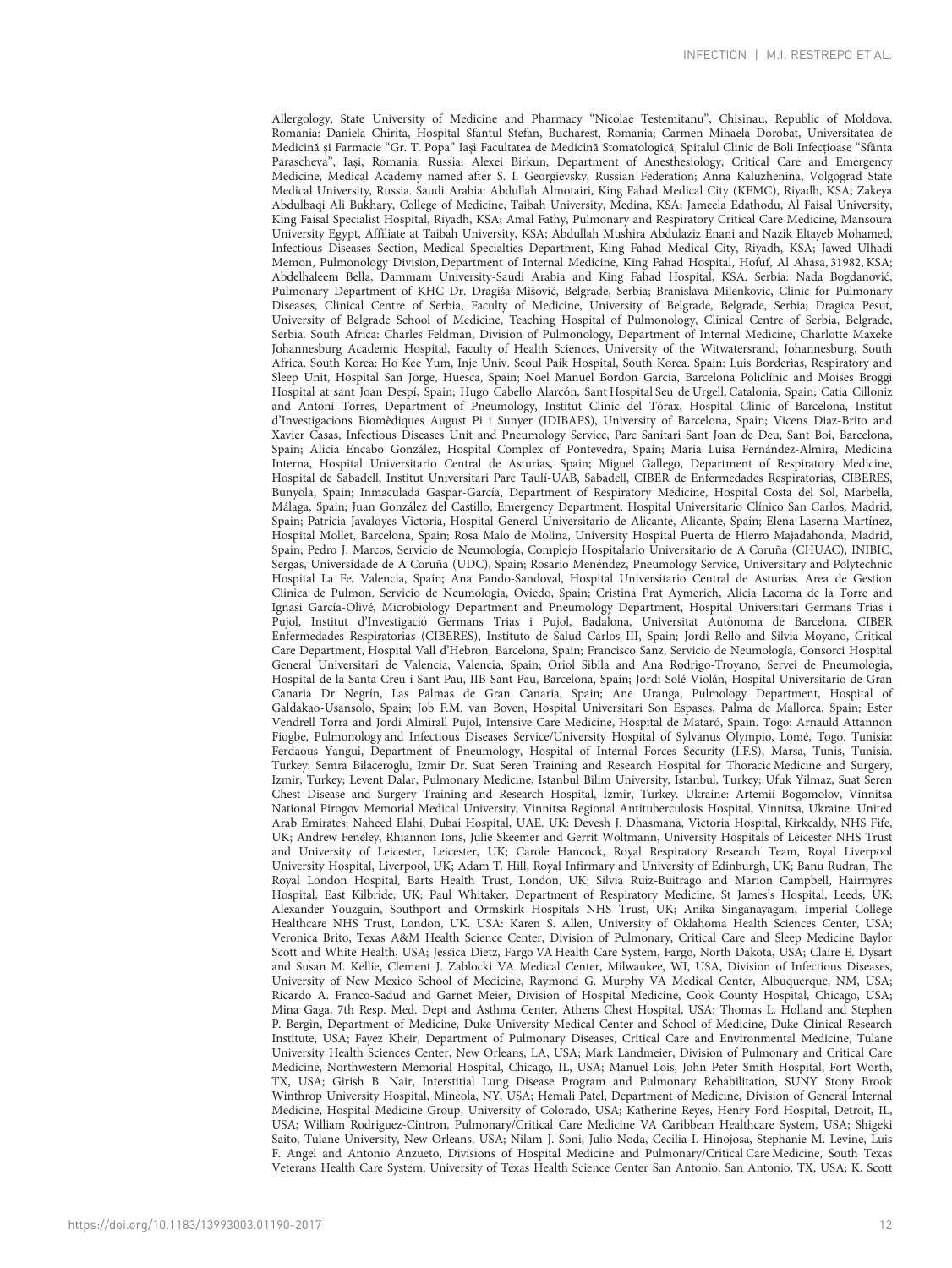<span id="page-12-0"></span>Whitlow, John Hipskind, Kunal Sukhija and Vicken Totten, Kaweah Delta Health Care District, Department of Emergency Medicine, Visalia, CA, USA; Richard G. Wunderink and Ray D. Shah, Northwestern University Feinberg School of Medicine, Chicago, IL, USA. Zambia: Kondwelani John Mateyo, Department of Internal Medicine, University Teaching Hospital, Lusaka, Zambia. Other investigators: Lorena Noriega; Ezequiel Alvarado; Mohamed Aman; Lucía Labra.

Conflict of interest: J.D. Chalmers has received research grants for COPD studies and personal fees from GlaxoSmithKline, Boehringer Ingelheim and Pfizer, research grants for COPD studies from AstraZeneca, research grants for bronchiectasis studies and personal fees from Bayer Healthcare and Grifols, and personal fees for consultancy from Napp, outside the submitted work. S. Aliberti reports grants and personal fees from Bayer Healthcare, Aradigm Corporation, Grifols, Chiesi and INSMED, and personal fees from AstraZeneca, Basilea, Zambon, Novartis, Raptor, Actavis UK Ltd and Horizon, outside the submitted work.

Support statement: This project was unfunded. However, Nilam Soni's time is partially funded by the Department of Veterans Affairs, Quality Enhancement Research Initiative (QUERI) Partnered Evaluation Initiative Grant (HX002263-01A1). The content is solely the responsibility of the authors and does not necessarily represent the official views of the Department of Veterans Affairs, nor the United States Government.

References

- 1 Prina E, Ranzani OT, Torres A. Community-acquired pneumonia. Lancet 2015; 386: 1097–1108.
- 2 World Health Organization. The Top 10 Causes of Death. [www.who.int/news-room/fact-sheets/detail/](http://www.who.int/news-room/fact-sheets/detail/the-top-10-causes-of-death) [the-top-10-causes-of-death](http://www.who.int/news-room/fact-sheets/detail/the-top-10-causes-of-death)
- 3 Wunderink RG, Waterer GW. Community-acquired pneumonia. N Engl J Med 2014; 370: 1863.
- 4 Musher DM, Thorner AR. Community-acquired pneumonia. N Engl J Med 2014; 371: 1619–1628.
- 5 Jain S, Self WH, Wunderink RG, et al. Community-acquired pneumonia requiring hospitalization among U. S. adults. N Engl J Med 2015; 373: 415–427.
- 6 Sibila O, Rodrigo-Troyano A, Shindo Y, et al. Multidrug-resistant pathogens in patients with pneumonia coming from the community. Curr Opin Pulm Med 2016; 22: 219–226.
- 7 Palacio F, Reyes LF, Levine DJ, et al. Understanding the concept of health care-associated pneumonia in lung transplant recipients. Chest 2015; 148: 516–522.
- 8 Polverino E, Torres A, Menendez R, et al. Microbial aetiology of healthcare associated pneumonia in Spain: a prospective, multicentre, case-control study. Thorax 2013; 68: 1007–1014.
- 9 Sibila O, Restrepo MI, Anzueto A. What is the best antimicrobial treatment for severe community-acquired pneumonia (including the role of steroids and statins and other immunomodulatory agents). Infect Dis Clin North Am 2013; 27: 133–147.
- 10 Wunderink RG, Yin Y. Antibiotic resistance in community-acquired pneumonia pathogens. Semin Respir Crit Care Med 2016; 37: 829–838.
- 11 Chalmers JD, Reyes LF, Aliberti S, et al. Empirical coverage of methicillin-resistant Staphylococcus aureus in community-acquired pneumonia: those who do not remember the past are doomed to repeat it. Clin Infect Dis 2016; 63: 1145–1146.
- Lister PD, Wolter DJ, Hanson ND. Antibacterial-resistant Pseudomonas aeruginosa: clinical impact and complex regulation of chromosomally encoded resistance mechanisms. Clin Microbiol Rev 2009; 22: 582–610.
- 13 Mandell LA, Wunderink RG, Anzueto A, et al. Infectious Diseases Society of America/American Thoracic Society consensus guidelines on the management of community-acquired pneumonia in adults. Clin Infect Dis 2007; 44: Suppl. 2, S27–S72.
- 14 Brito V, Niederman MS. Healthcare-associated pneumonia is a heterogeneous disease, and all patients do not need the same broad-spectrum antibiotic therapy as complex nosocomial pneumonia. Curr Opin Infect Dis 2009; 22: 316–325.
- 15 Kollef MH, Shorr A, Tabak YP, et al. Epidemiology and outcomes of health-care-associated pneumonia: results from a large US database of culture-positive pneumonia. Chest 2005; 128: 3854–3862.
- 16 Restrepo MI, Anzueto A. The role of Gram-negative bacteria in healthcare-associated pneumonia. Semin Respir Crit Care Med 2009; 30: 61–66.
- 17 Arancibia F, Bauer TT, Ewig S, et al. Community-acquired pneumonia due to Gram-negative bacteria and Pseudomonas aeruginosa: incidence, risk, and prognosis. Arch Intern Med 2002; 162: 1849–1858.
- 18 Sibila O, Laserna E, Maselli DJ, et al. Risk factors and antibiotic therapy in P. aeruginosa community-acquired pneumonia. Respirology 2015; 20: 660–666.
- 19 Waterer GW. Healthcare-associated pneumonia: can we salvage anything from the wreckage? Respirology 2016; 21: 8–9.
- 20 Torres A, Cillóniz C, Ferrer M, et al. Bacteraemia and antibiotic-resistant pathogens in community acquired pneumonia: risk and prognosis. Eur Respir J 2015; 45: 1353–1363.
- 21 Ewig S, Welte T, Chastre J, et al. Rethinking the concepts of community-acquired and health-care-associated pneumonia. Lancet Infect Dis 2010; 10: 279–287.
- 22 Lopez A, Amaro R, Polverino E. Does health care associated pneumonia really exist? Eur J Intern Med 2012; 23: 407–411.
- 23 Restrepo MI, Aliberti S. Healthcare-associated pneumonia: where do we go next? Clin Infect Dis 2014; 58: 340–341.
- 24 Chalmers JD, Rother C, Salih W, et al. Healthcare-associated pneumonia does not accurately identify potentially resistant pathogens: a systematic review and meta-analysis. Clin Infect Dis 2014; 58: 330–339.
- 25 Kalil AC, Metersky ML, Klompas M, et al. Executive summary: management of adults with hospital-acquired and ventilator-associated pneumonia: 2016 clinical practice guidelines by the Infectious Diseases Society of America and the American Thoracic Society. Clin Infect Dis 2016; 63: 575–582.
- 26 Aliberti S, Reyes LF, Faverio P, et al. Global initiative for meticillin-resistant Staphylococcus aureus pneumonia (GLIMP): an international, observational cohort study. Lancet Infect Dis 2016; 16: 1364–1376.